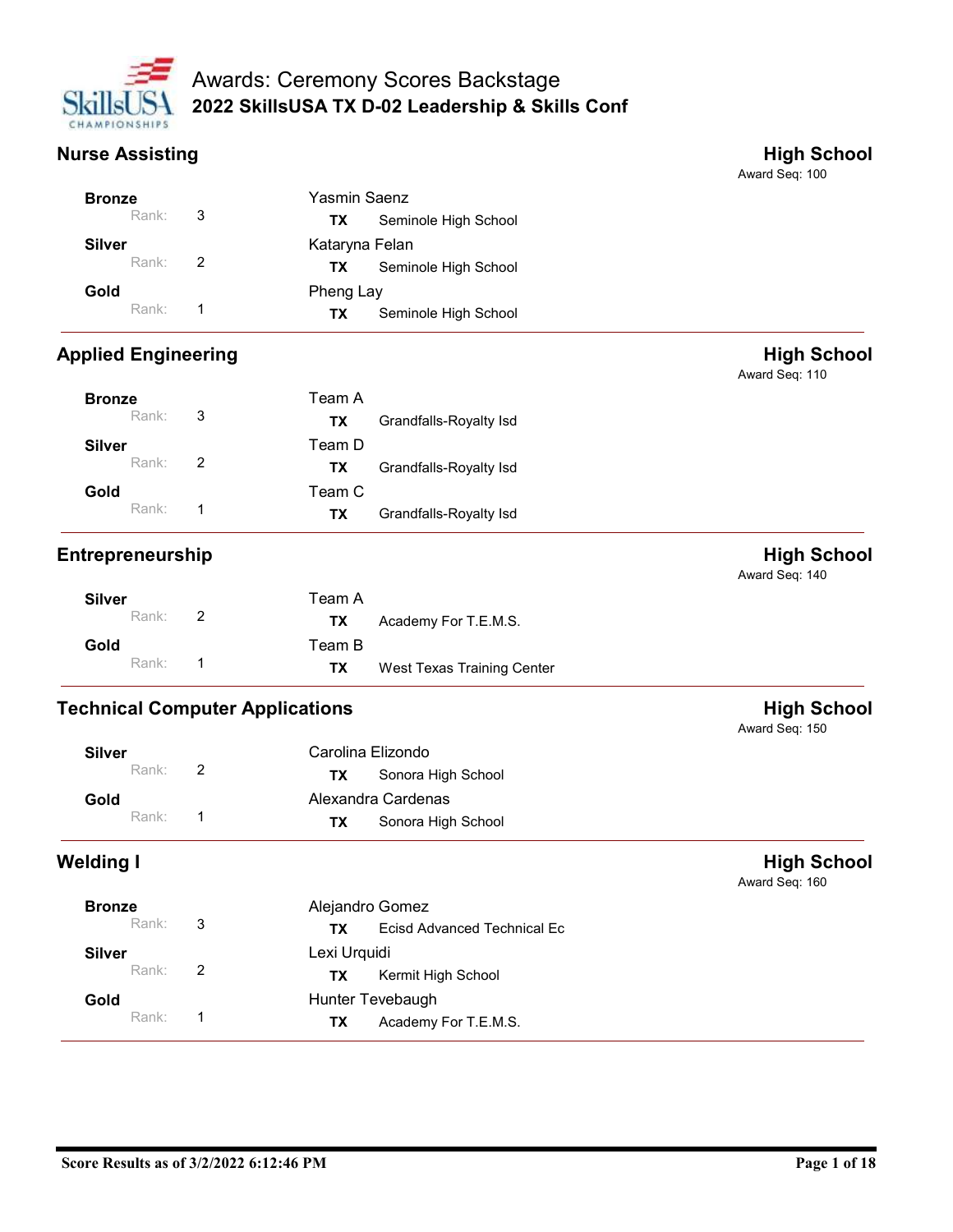

|                             |                            | <b>Awards: Ceremony Scores Backstage</b>         |                                      |
|-----------------------------|----------------------------|--------------------------------------------------|--------------------------------------|
| CHAMPIONSHIPS               |                            | 2022 SkillsUSA TX D-02 Leadership & Skills Conf  |                                      |
| <b>Building Maintenance</b> |                            |                                                  | <b>High School</b>                   |
|                             |                            |                                                  | Award Seq: 190                       |
| <b>Bronze</b>               |                            | Ramirez Edward                                   |                                      |
| Rank:                       | 3                          | West Texas Training Center<br>TX                 |                                      |
| <b>Silver</b>               |                            | Andrew Hiebert                                   |                                      |
| Rank:                       | 2                          | West Texas Training Center<br>TX                 |                                      |
| Gold                        |                            | Sierra O'Neal                                    |                                      |
| Rank:                       | -1                         | West Texas Training Center<br>TX                 |                                      |
|                             |                            | <b>Health Occupations Professional Portfolio</b> | <b>High School</b><br>Award Seq: 200 |
| <b>Silver</b>               |                            | Brooklynn Huckabee                               |                                      |
| Rank:                       | 2                          | Seminole High School<br><b>TX</b>                |                                      |
| Gold                        |                            | Gabriella Moreno                                 |                                      |
| Rank:                       | $\overline{\phantom{0}}$ 1 | Seminole High School<br>TX                       |                                      |
|                             |                            | <b>Automotive Trades Tool Identification</b>     | <b>High School</b><br>Award Seq: 210 |
| <b>Bronze</b>               |                            | Conner Crisp                                     |                                      |
| Rank:                       | $\sqrt{3}$                 | <b>Big Spring High School</b><br><b>TX</b>       |                                      |
|                             |                            | Pedro Rodriguez                                  |                                      |

| <b>Silver</b> |   | Brooklynn Huckabee                |  |
|---------------|---|-----------------------------------|--|
| Rank:         | 2 | Seminole High School<br><b>TX</b> |  |
| Gold          |   | Gabriella Moreno                  |  |
| Rank:         |   | Seminole High School<br>ТX        |  |

| Rank:                                            | $\overline{1}$ | <b>TX</b>    | West Texas Training Center    |                                      |
|--------------------------------------------------|----------------|--------------|-------------------------------|--------------------------------------|
| <b>Health Occupations Professional Portfolio</b> |                |              |                               | <b>High School</b><br>Award Seq: 200 |
| <b>Silver</b>                                    |                |              | Brooklynn Huckabee            |                                      |
| Rank:                                            | 2              | <b>TX</b>    | Seminole High School          |                                      |
| Gold                                             |                |              | Gabriella Moreno              |                                      |
| Rank:                                            | -1             | <b>TX</b>    | Seminole High School          |                                      |
| <b>Automotive Trades Tool Identification</b>     |                |              |                               | <b>High School</b><br>Award Seq: 210 |
| <b>Bronze</b>                                    |                | Conner Crisp |                               |                                      |
| Rank:                                            | 3              | <b>TX</b>    | <b>Big Spring High School</b> |                                      |
| <b>Silver</b>                                    |                |              | Pedro Rodriguez               |                                      |
| Rank:                                            | 2              | <b>TX</b>    | Midland High School           |                                      |
| Gold                                             |                | Jayden Villa |                               |                                      |
| Rank:                                            | -1             | <b>TX</b>    | Midland High School           |                                      |
| <b>Information Technology Services</b>           |                |              |                               | <b>High School</b><br>Award Seq: 220 |
| <b>Silver</b>                                    |                | Nathan Weems |                               |                                      |
| Rank:                                            | 2              | <b>TX</b>    | Academy For T.E.M.S.          |                                      |
| Gold                                             |                | Rylan Dean   |                               |                                      |
| Rank:                                            | $\overline{1}$ | <b>TX</b>    | Academy For T.E.M.S.          |                                      |
| <b>Motorcycle Service Technology</b>             |                |              |                               | <b>High School</b><br>Award Seq: 230 |
| <b>Silver</b>                                    |                | Shane Froese |                               |                                      |
| Rank:                                            | 2              | <b>TX</b>    | Seminole High School          |                                      |
| Gold                                             |                | Roby Hundall |                               |                                      |
|                                                  |                |              |                               |                                      |

| <b>Silver</b>    | Nathan Weems                |
|------------------|-----------------------------|
| Rank: $\sqrt{2}$ | Academy For T.E.M.S.<br>TX. |
| Gold             | Rylan Dean                  |
| Rank:            | Academy For T.E.M.S.<br>TX. |

| Rylan Dean<br>Gold<br>Rank:<br>-1<br>Academy For T.E.M.S.<br><b>TX</b><br><b>High School</b><br>Award Seq: 230<br>Shane Froese<br><b>Silver</b><br>2<br>Rank:<br><b>TX</b><br>Seminole High School<br>Roby Hundall<br>Gold<br>Rank:<br>$\overline{1}$<br>Seminole High School<br><b>TX</b><br>Page 2 of 18 |                               | Rank: | $\overline{2}$ | <b>TX</b> | Academy For T.E.M.S. |  |
|------------------------------------------------------------------------------------------------------------------------------------------------------------------------------------------------------------------------------------------------------------------------------------------------------------|-------------------------------|-------|----------------|-----------|----------------------|--|
|                                                                                                                                                                                                                                                                                                            |                               |       |                |           |                      |  |
|                                                                                                                                                                                                                                                                                                            |                               |       |                |           |                      |  |
|                                                                                                                                                                                                                                                                                                            | Motorcycle Service Technology |       |                |           |                      |  |
| Score Results as of 3/2/2022 6:12:46 PM                                                                                                                                                                                                                                                                    |                               |       |                |           |                      |  |
|                                                                                                                                                                                                                                                                                                            |                               |       |                |           |                      |  |
|                                                                                                                                                                                                                                                                                                            |                               |       |                |           |                      |  |
|                                                                                                                                                                                                                                                                                                            |                               |       |                |           |                      |  |
|                                                                                                                                                                                                                                                                                                            |                               |       |                |           |                      |  |
|                                                                                                                                                                                                                                                                                                            |                               |       |                |           |                      |  |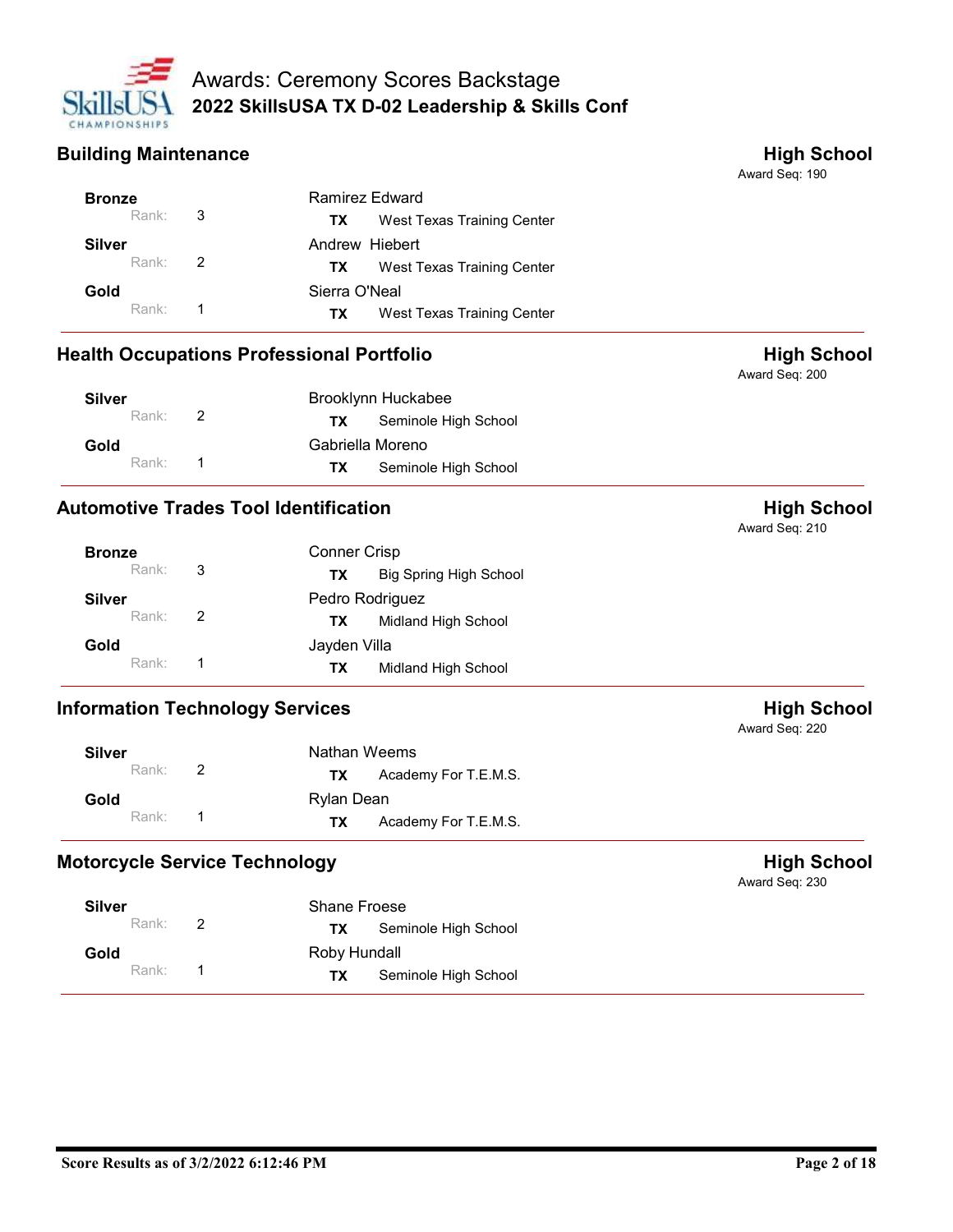

# 2022 SkillsUSA TX D-02 Leadership & Skills Conf Awards: Ceremony Scores Backstage Awards: Ceremony Scores Backstage<br>
CHAMPIONSHIPS<br>
CHAMPIONSHIPS<br>
CULINARY ATS<br>
CULINARY ATS<br>
ENDING SCHOOL SANCE SANCE SANCE SANCE SANCE SANGER SCHOOL Award Seq: 240<br>
Silver JUSTIN JENNINGS

|                                  |                                         | <b>Awards: Ceremony Scores Backstage</b>        |                                      |
|----------------------------------|-----------------------------------------|-------------------------------------------------|--------------------------------------|
| CHAMPIONSHIPS                    |                                         | 2022 SkillsUSA TX D-02 Leadership & Skills Conf |                                      |
| <b>Culinary Arts</b>             |                                         |                                                 | <b>High School</b><br>Award Seq: 240 |
| <b>Bronze</b>                    |                                         | Isaac Rodriguez                                 |                                      |
| Rank:                            | 3<br>TX                                 | Lakeview High School                            |                                      |
| <b>Silver</b><br>Rank:           | $\overline{2}$                          | <b>JUSTIN JENNINGS</b>                          |                                      |
| Gold                             | <b>TX</b><br>Jimmy Chapoy               | Midland High School                             |                                      |
| Rank:                            | $\mathbf{1}$<br><b>TX</b>               | Lakeview High School                            |                                      |
| <b>TeamWorks</b>                 |                                         |                                                 | <b>High School</b>                   |
| <b>Silver</b>                    | Team B                                  |                                                 | Award Seq: 270                       |
| Rank:                            | $\overline{2}$<br><b>TX</b>             | Snyder High School                              |                                      |
| Gold                             | Team A                                  |                                                 |                                      |
| Rank:                            | $\mathbf{1}$<br><b>TX</b>               | Central High School                             |                                      |
| <b>Nail Art</b>                  |                                         |                                                 | <b>High School</b><br>Award Seq: 330 |
| <b>Bronze</b>                    |                                         | Karzima Trevino                                 |                                      |
| Rank:                            | 3<br><b>TX</b>                          | Andrews High School                             |                                      |
| <b>Silver</b>                    | Kyierra Colomb                          |                                                 |                                      |
| Rank:                            | $\sqrt{2}$<br><b>TX</b>                 | Legacy High School                              |                                      |
| Gold<br>Rank:                    | $\overline{1}$                          | Adamaris Fuentes                                |                                      |
|                                  | <b>TX</b>                               | Legacy High School                              |                                      |
| <b>IT Quiz Bowl</b>              |                                         |                                                 | <b>High School</b><br>Award Seq: 380 |
| <b>Silver</b>                    | Team B                                  |                                                 |                                      |
| Rank:                            | $\overline{c}$<br><b>TX</b>             | Academy For T.E.M.S.                            |                                      |
| Gold                             | Team A                                  |                                                 |                                      |
| Rank:                            | $\mathbf{1}$<br><b>TX</b>               | Academy For T.E.M.S.                            |                                      |
| <b>Computer Programming</b>      |                                         |                                                 | <b>High School</b><br>Award Seq: 400 |
| <b>Silver</b>                    | Rae Bugarin                             |                                                 |                                      |
| Rank:                            | $\sqrt{2}$<br><b>TX</b>                 | Academy For T.E.M.S.                            |                                      |
| Gold<br>Rank:                    | $\mathbf{1}$<br><b>TX</b>               | <b>Rennick Blanton</b><br>Academy For T.E.M.S.  |                                      |
|                                  |                                         |                                                 |                                      |
| <b>Crime Scene Investigation</b> |                                         |                                                 | <b>High School</b><br>Award Seq: 450 |
| Gold<br>Rank:                    | Team A<br>$\overline{1}$<br><b>TX</b>   | <b>Big Spring High School</b>                   |                                      |
|                                  |                                         |                                                 |                                      |
|                                  |                                         |                                                 |                                      |
|                                  | Score Results as of 3/2/2022 6:12:46 PM |                                                 | Page 3 of 18                         |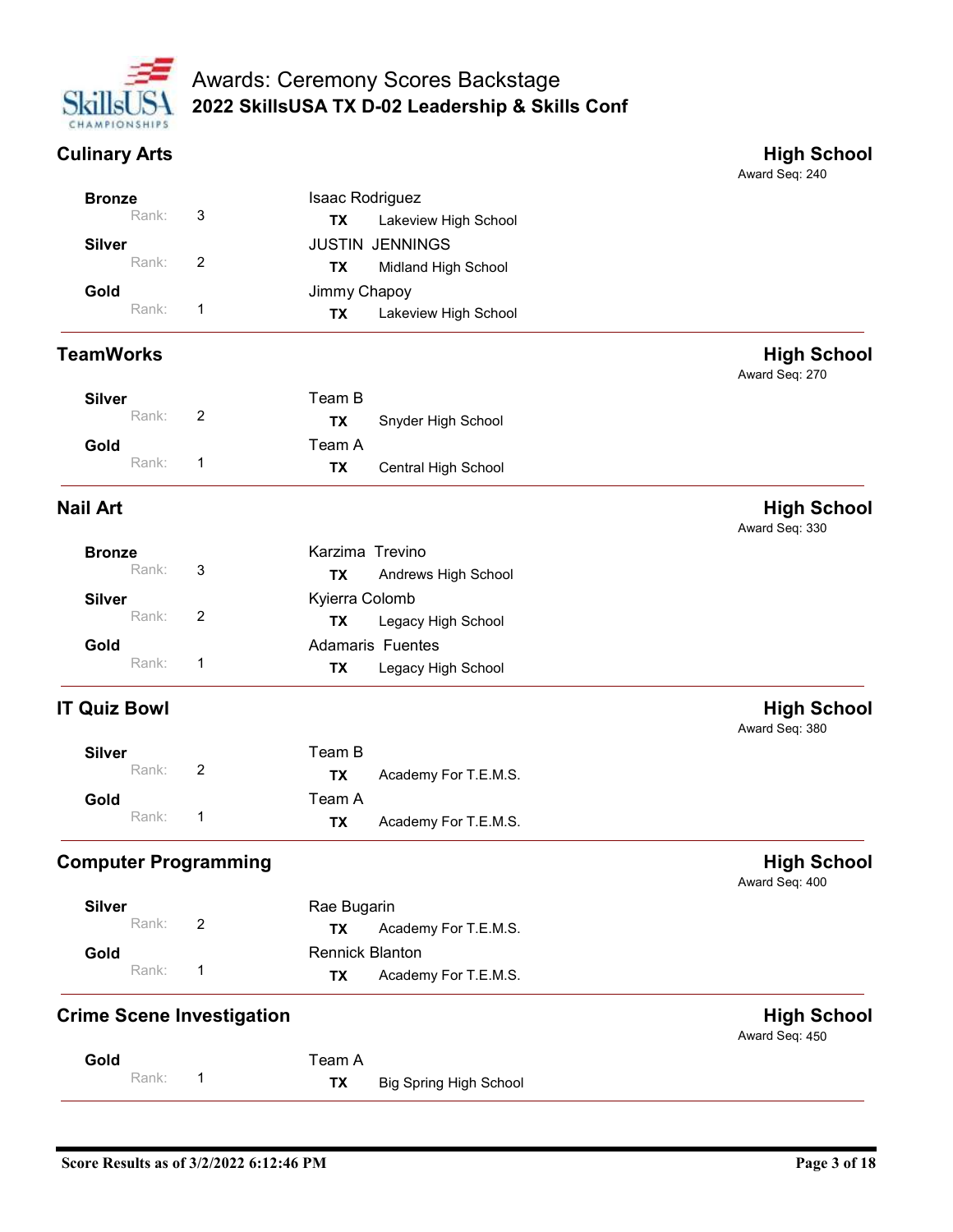

|                                                | Awards: Ceremony Scores Backstage                           |                                      |
|------------------------------------------------|-------------------------------------------------------------|--------------------------------------|
|                                                |                                                             |                                      |
|                                                |                                                             |                                      |
| CHAMPIONSHIPS                                  | 2022 SkillsUSA TX D-02 Leadership & Skills Conf             |                                      |
| <b>Career Pathway - Information Technology</b> |                                                             | <b>High School</b>                   |
| Gold                                           | Team A                                                      | Award Seq: 480                       |
| Rank:                                          | Academy For T.E.M.S.<br><b>TX</b>                           |                                      |
| <b>Web Design</b>                              |                                                             | <b>High School</b>                   |
| Gold                                           | Team A                                                      | Award Seq: 490                       |
| Rank:<br>-1                                    | Academy For T.E.M.S.<br><b>TX</b>                           |                                      |
| <b>Welding Applications</b>                    |                                                             | <b>High School</b><br>Award Seq: 520 |
| <b>Bronze</b><br>3<br>Rank:                    | Eric Sanchez                                                |                                      |
| <b>Silver</b>                                  | Academy For T.E.M.S.<br>TX<br>Joseph Renkas                 |                                      |
| Rank:<br>$\overline{2}$                        | Academy For T.E.M.S.<br><b>TX</b>                           |                                      |
| Gold<br>Rank:<br>$\overline{1}$                | <b>William Frazier</b><br>Academy For T.E.M.S.<br><b>TX</b> |                                      |
| <b>TEAM ENGINEERING CHALLENGE</b>              |                                                             | <b>Middle School</b>                 |
| <b>Silver</b>                                  | Team B                                                      | Award Seq: 530                       |
| $\sqrt{2}$<br>Rank:                            | <b>TX</b><br>Grandfalls-Royalty Isd                         |                                      |
| Gold<br>Rank:<br>$\overline{1}$                | Team A<br>Grandfalls-Royalty Isd<br><b>TX</b>               |                                      |
| <b>Cyber Security</b>                          |                                                             | <b>High School</b>                   |
| <b>Silver</b>                                  | Team B                                                      | Award Seq: 550                       |
| Rank:<br>$\overline{2}$                        | <b>TX</b><br>Academy For T.E.M.S.<br>Team A                 |                                      |
| Gold<br>Rank:<br>-1                            | <b>TX</b><br>Academy For T.E.M.S.                           |                                      |
| <b>Health Knowledge Bowl</b>                   |                                                             | <b>High School</b><br>Award Seq: 570 |
| <b>Silver</b><br>Rank:<br>$\overline{2}$       | Team B                                                      |                                      |
| Gold                                           | Seminole High School<br><b>TX</b><br>Team C                 |                                      |
| Rank:<br>-1                                    | Seminole High School<br><b>TX</b>                           |                                      |
| <b>Additive Manufacturing</b>                  |                                                             | <b>High School</b><br>Award Seq: 630 |
| Gold<br>Rank:<br>$\overline{1}$                | Team A                                                      |                                      |
|                                                | Academy For T.E.M.S.<br><b>TX</b>                           |                                      |
| Score Results as of 3/2/2022 6:12:46 PM        |                                                             |                                      |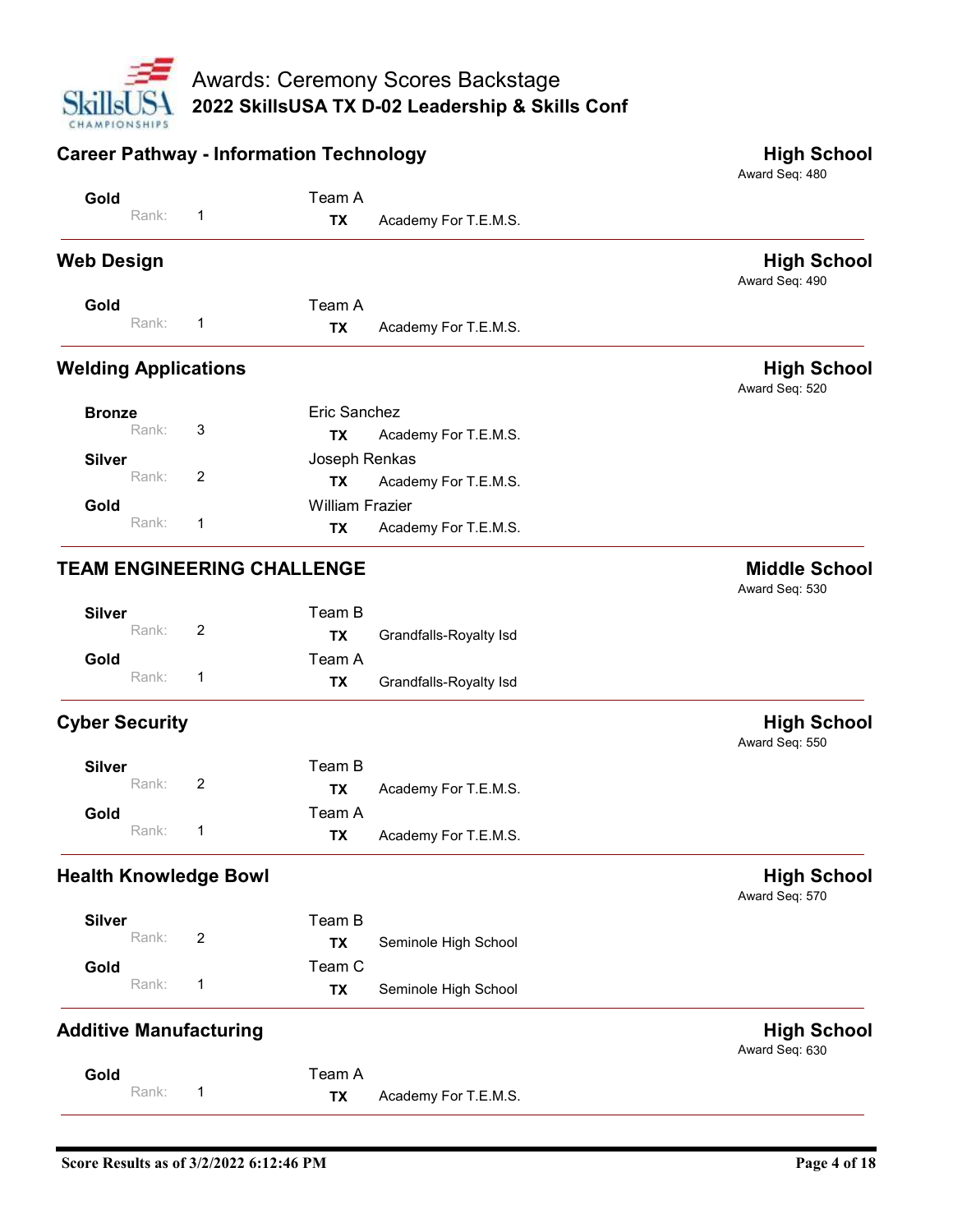

|                                    |                         | <b>Awards: Ceremony Scores Backstage</b>        |                                      |
|------------------------------------|-------------------------|-------------------------------------------------|--------------------------------------|
| CHAMPIONSHIPS                      |                         | 2022 SkillsUSA TX D-02 Leadership & Skills Conf |                                      |
| <b>Diesel Equipment Technology</b> |                         |                                                 | <b>High School</b><br>Award Seq: 640 |
| <b>Bronze</b>                      |                         | Maeson Standard                                 |                                      |
| Rank:                              | 3                       | Midland High School<br><b>TX</b>                |                                      |
|                                    |                         | Cayden Ruiz                                     |                                      |
| <b>Silver</b>                      |                         |                                                 |                                      |
| Rank:                              | 2                       | Midland High School<br><b>TX</b>                |                                      |
| Gold                               |                         | Riley Boren                                     |                                      |
| Rank:                              | $\overline{\mathbf{1}}$ | <b>TX</b><br>Legacy High School                 |                                      |
| <b>Collision Repair Technology</b> |                         |                                                 | <b>High School</b><br>Award Seq: 650 |
| <b>Bronze</b>                      |                         | Logan Kypfer                                    |                                      |
| Rank:                              | 3                       | West Texas Training Center<br><b>TX</b>         |                                      |

|                                    |       |                | Diesel Equipment Technology                     |                            | <b>High School</b><br>Award Seq: 640 |
|------------------------------------|-------|----------------|-------------------------------------------------|----------------------------|--------------------------------------|
| <b>Bronze</b>                      |       |                |                                                 | Maeson Standard            |                                      |
|                                    | Rank: | $\mathbf{3}$   | <b>TX</b>                                       | Midland High School        |                                      |
| <b>Silver</b>                      |       |                | Cayden Ruiz                                     |                            |                                      |
|                                    | Rank: | $\overline{2}$ | <b>TX</b>                                       | Midland High School        |                                      |
| Gold                               |       |                | <b>Riley Boren</b>                              |                            |                                      |
|                                    | Rank: | $\overline{1}$ | <b>TX</b>                                       | Legacy High School         |                                      |
| <b>Collision Repair Technology</b> |       |                |                                                 |                            | <b>High School</b><br>Award Seq: 650 |
| <b>Bronze</b>                      |       |                | Logan Kypfer                                    |                            |                                      |
|                                    | Rank: | 3              | <b>TX</b>                                       | West Texas Training Center |                                      |
| <b>Silver</b>                      |       |                | <b>Colton Golden</b>                            |                            |                                      |
|                                    | Rank: | $\overline{2}$ | <b>TX</b>                                       | Legacy High School         |                                      |
| Gold                               |       |                | <b>Broc Crumine</b>                             |                            |                                      |
|                                    | Rank: | $\overline{1}$ | TX                                              | West Texas Training Center |                                      |
| <b>Advertising Design</b>          |       |                |                                                 |                            | <b>High School</b><br>Award Seq: 690 |
| <b>Silver</b>                      |       |                | <b>Austin Woods</b>                             |                            |                                      |
|                                    | Rank: | 2              | TX                                              | Academy For T.E.M.S.       |                                      |
| Gold                               |       |                | <b>Gabriel Edwards</b>                          |                            |                                      |
|                                    | Rank: | $\overline{1}$ | <b>TX</b>                                       | Cooper High School         |                                      |
|                                    |       |                | <b>Cosmetology 3D Freehand Nail Art Acrylic</b> |                            | <b>High School</b><br>Award Seq: 710 |
| <b>Silver</b>                      |       |                | Kenia Cruz                                      |                            |                                      |
|                                    | Rank: | $\overline{2}$ | TX                                              | Legacy High School         |                                      |
| Gold                               |       |                | Raquel Ramirez                                  |                            |                                      |

| Silver               | Austin Woods                 |
|----------------------|------------------------------|
| Rank: $\overline{2}$ | Academy For T.E.M.S.<br>TX T |
| Gold                 | <b>Gabriel Edwards</b>       |
| Rank: 1              | Cooper High School<br>TX.    |

| Kenia Cruz<br><b>Silver</b><br>Rank:<br>$\overline{2}$<br>Legacy High School<br><b>TX</b><br>Raquel Ramirez<br>Gold<br>Rank:<br>$\overline{1}$<br>Legacy High School<br><b>TX</b><br>Page 5 of 18 |  |  |  | . . |
|---------------------------------------------------------------------------------------------------------------------------------------------------------------------------------------------------|--|--|--|-----|
| Score Results as of 3/2/2022 6:12:46 PM                                                                                                                                                           |  |  |  |     |
|                                                                                                                                                                                                   |  |  |  |     |
|                                                                                                                                                                                                   |  |  |  |     |
|                                                                                                                                                                                                   |  |  |  |     |
|                                                                                                                                                                                                   |  |  |  |     |
|                                                                                                                                                                                                   |  |  |  |     |
|                                                                                                                                                                                                   |  |  |  |     |
|                                                                                                                                                                                                   |  |  |  |     |
|                                                                                                                                                                                                   |  |  |  |     |
|                                                                                                                                                                                                   |  |  |  |     |
|                                                                                                                                                                                                   |  |  |  |     |
|                                                                                                                                                                                                   |  |  |  |     |
|                                                                                                                                                                                                   |  |  |  |     |
|                                                                                                                                                                                                   |  |  |  |     |
|                                                                                                                                                                                                   |  |  |  |     |
|                                                                                                                                                                                                   |  |  |  |     |
|                                                                                                                                                                                                   |  |  |  |     |
|                                                                                                                                                                                                   |  |  |  |     |
|                                                                                                                                                                                                   |  |  |  |     |
|                                                                                                                                                                                                   |  |  |  |     |
|                                                                                                                                                                                                   |  |  |  |     |
|                                                                                                                                                                                                   |  |  |  |     |
|                                                                                                                                                                                                   |  |  |  |     |
|                                                                                                                                                                                                   |  |  |  |     |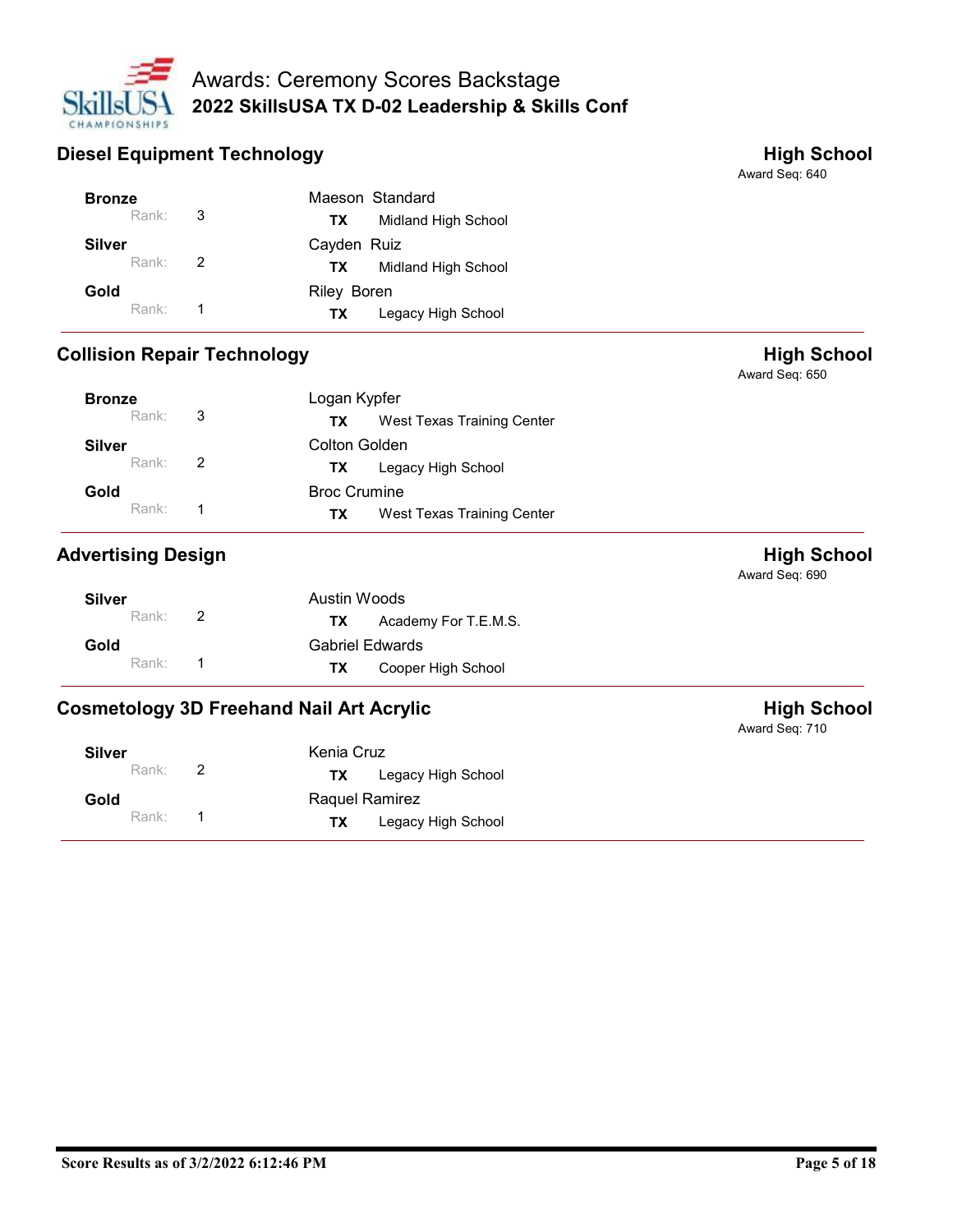

|                            |                |              | <b>Awards: Ceremony Scores Backstage</b>        |                                        |
|----------------------------|----------------|--------------|-------------------------------------------------|----------------------------------------|
| <b>CHAMPIONSHIPS</b>       |                |              | 2022 SkillsUSA TX D-02 Leadership & Skills Conf |                                        |
|                            |                |              |                                                 |                                        |
| <b>Quiz Bowl</b>           |                |              |                                                 | <b>High School</b><br>Award Seq: 720   |
| <b>Bronze</b>              |                | Team G       |                                                 |                                        |
| Rank:                      | $\mathbf{3}$   | <b>TX</b>    | Sonora High School                              |                                        |
| <b>Silver</b>              |                | Team D       |                                                 |                                        |
| Rank:                      | 2              | <b>TX</b>    | Academy For T.E.M.S.                            |                                        |
| Gold                       |                | Team B       |                                                 |                                        |
| Rank:                      | $\overline{1}$ | <b>TX</b>    | Grandfalls-Royalty Isd                          |                                        |
| <b>QUIZ BOWL</b>           |                |              |                                                 | <b>Middle School</b><br>Award Seq: 720 |
| Gold                       |                | Team A       |                                                 |                                        |
| Rank:                      | -1             | <b>TX</b>    | Grandfalls-Royalty Isd                          |                                        |
| <b>Nail Care</b>           |                |              |                                                 | <b>High School</b><br>Award Seq: 730   |
| <b>Silver</b>              |                | Arielle Fehr |                                                 |                                        |
| Rank:                      | $\overline{2}$ | <b>TX</b>    | Seminole High School                            |                                        |
| Gold                       |                | Kristy Krahn |                                                 |                                        |
| Rank:                      | $\overline{1}$ | <b>TX</b>    | Seminole High School                            |                                        |
| <b>Welding Fabrication</b> |                |              |                                                 | <b>High School</b><br>Award Seq: 740   |
| <b>Bronze</b>              |                | Team C       |                                                 |                                        |
| Rank:                      | $\sqrt{3}$     | <b>TX</b>    | Andrews High School                             |                                        |
| <b>Silver</b>              |                | Team B       |                                                 |                                        |

|       |           | Award Seq: 720         |
|-------|-----------|------------------------|
| Gold  | Team A    |                        |
| Rank: | <b>TX</b> | Grandfalls-Royalty Isd |
|       |           |                        |

| <b>Silver</b> |                | Arielle Fehr                |
|---------------|----------------|-----------------------------|
| Rank:         | $\overline{2}$ | Seminole High School<br>TX. |
| Gold          |                | Kristy Krahn                |
| Rank:         | $\blacksquare$ | Seminole High School<br>TX. |

|                               | Rank: | $\overline{1}$ | <b>TX</b>     | Grandfalls-Royalty Isd        |                                      |
|-------------------------------|-------|----------------|---------------|-------------------------------|--------------------------------------|
| <b>Nail Care</b>              |       |                |               |                               | <b>High School</b><br>Award Seq: 730 |
| <b>Silver</b>                 |       |                | Arielle Fehr  |                               |                                      |
|                               | Rank: | $\overline{2}$ | TX            | Seminole High School          |                                      |
| Gold                          |       |                | Kristy Krahn  |                               |                                      |
|                               | Rank: | $\overline{1}$ | <b>TX</b>     | Seminole High School          |                                      |
| <b>Welding Fabrication</b>    |       |                |               |                               | <b>High School</b><br>Award Seq: 740 |
| <b>Bronze</b>                 |       |                | Team C        |                               |                                      |
|                               | Rank: | $\mathbf{3}$   | <b>TX</b>     | Andrews High School           |                                      |
| <b>Silver</b>                 |       |                | Team B        |                               |                                      |
|                               | Rank: | $\overline{2}$ | <b>TX</b>     | Andrews High School           |                                      |
| Gold                          |       |                | Team E        |                               |                                      |
|                               | Rank: | $\overline{1}$ | <b>TX</b>     | <b>Big Spring High School</b> |                                      |
| <b>Graphic Communications</b> |       |                |               |                               | <b>High School</b><br>Award Seq: 750 |
| <b>Bronze</b>                 |       |                | Maya Morrell  |                               |                                      |
|                               | Rank: | $\sqrt{3}$     | <b>TX</b>     | Academy For T.E.M.S.          |                                      |
| <b>Silver</b>                 |       |                | Johnny Nguyen |                               |                                      |

| <b>High School</b><br><b>Graphic Communications</b><br>Award Seq: 750<br>Maya Morrell<br><b>Bronze</b><br>$\mathbf{3}$<br>Rank:<br>Academy For T.E.M.S.<br><b>TX</b><br>Johnny Nguyen<br><b>Silver</b><br>Rank:<br>$\overline{2}$<br>Academy For T.E.M.S.<br><b>TX</b><br>Benjamin Weems<br>Gold<br>Rank:<br>$\overline{1}$<br>Academy For T.E.M.S.<br><b>TX</b><br>Page 6 of 18 | $ -$<br>Rank: | $\overline{1}$ | <b>TX</b> | <b>Big Spring High School</b> |  |
|----------------------------------------------------------------------------------------------------------------------------------------------------------------------------------------------------------------------------------------------------------------------------------------------------------------------------------------------------------------------------------|---------------|----------------|-----------|-------------------------------|--|
|                                                                                                                                                                                                                                                                                                                                                                                  |               |                |           |                               |  |
| Score Results as of 3/2/2022 6:12:46 PM                                                                                                                                                                                                                                                                                                                                          |               |                |           |                               |  |
|                                                                                                                                                                                                                                                                                                                                                                                  |               |                |           |                               |  |
|                                                                                                                                                                                                                                                                                                                                                                                  |               |                |           |                               |  |
|                                                                                                                                                                                                                                                                                                                                                                                  |               |                |           |                               |  |
|                                                                                                                                                                                                                                                                                                                                                                                  |               |                |           |                               |  |
|                                                                                                                                                                                                                                                                                                                                                                                  |               |                |           |                               |  |
|                                                                                                                                                                                                                                                                                                                                                                                  |               |                |           |                               |  |
|                                                                                                                                                                                                                                                                                                                                                                                  |               |                |           |                               |  |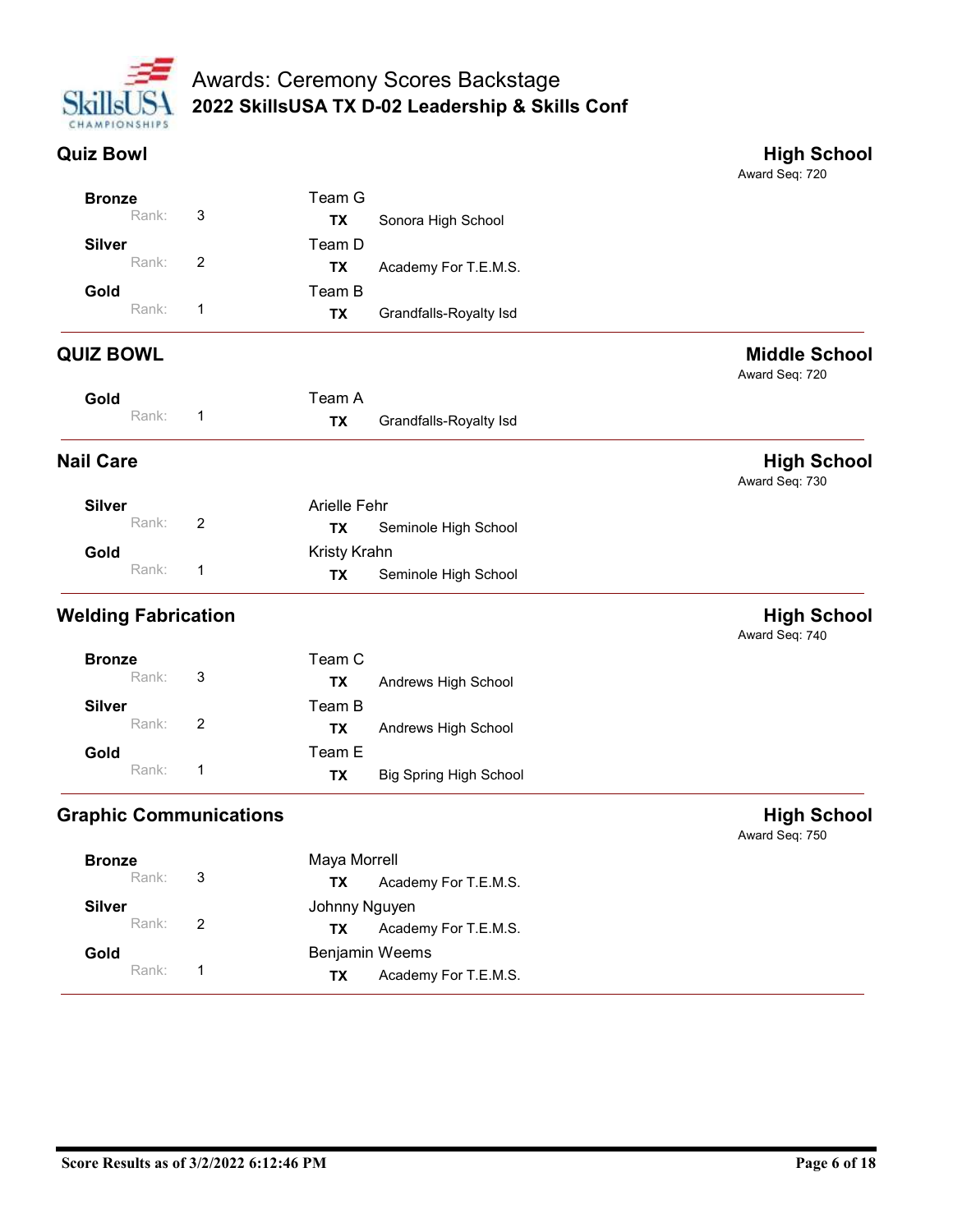

| <b>High Schoo</b> |
|-------------------|
|                   |

| <b>Awards: Ceremony Scores Backstage</b><br>2022 SkillsUSA TX D-02 Leadership & Skills Conf<br>CHAMPIONSHIPS<br>Award Seq: 760<br>Benjamin Weems<br><b>Bronze</b><br>Rank:<br>3<br>Academy For T.E.M.S.<br><b>TX</b><br>Jazuby Chavez<br><b>Silver</b><br>$\overline{2}$<br>Rank:<br>Cooper High School<br><b>TX</b><br>Kireima Garcia Johnson<br>Gold<br>Rank:<br>-1<br><b>TX</b><br>Monahans High School<br>Award Seq: 760<br><b>Silver</b><br>Jaylen Lozano<br>Rank:<br>$\overline{2}$<br>Sonora High School<br><b>TX</b><br>Mia Escamilla<br>Gold<br>Rank:<br>$\overline{1}$<br>Sonora High School<br><b>TX</b><br><b>High School</b><br>Award Seq: 770<br>Jesus Reyes<br>Gold<br>Rank:<br>$\mathbf{1}$<br>Abilene High School<br><b>TX</b><br>Award Seq: 790<br>Team E<br><b>Bronze</b><br>Rank:<br>$\mathbf{3}$<br><b>TX</b><br>Academy For T.E.M.S.<br><b>Silver</b><br>Team A<br>$\sqrt{2}$<br>Rank:<br>TX<br><b>Big Spring High School</b><br>Team B<br>Gold<br>Rank:<br>$\mathbf{1}$<br>Seminole High School<br><b>TX</b><br>Award Seq: 810<br>JENNIFER ZARAGOZA<br><b>Bronze</b><br>Rank:<br>$\sqrt{3}$<br><b>TX</b><br>Midland High School<br><b>Silver</b><br>Liberty Jackson<br>Rank:<br>$\overline{2}$<br>Lakeview High School<br><b>TX</b><br><b>NAYELI FLORES</b><br>Gold<br>Rank:<br>$\mathbf{1}$<br>Midland High School<br><b>TX</b><br>Award Seq: 840<br>Team A<br>Gold<br>Rank:<br>$\mathbf{1}$<br>Seminole High School<br><b>TX</b> |  |                      |
|-----------------------------------------------------------------------------------------------------------------------------------------------------------------------------------------------------------------------------------------------------------------------------------------------------------------------------------------------------------------------------------------------------------------------------------------------------------------------------------------------------------------------------------------------------------------------------------------------------------------------------------------------------------------------------------------------------------------------------------------------------------------------------------------------------------------------------------------------------------------------------------------------------------------------------------------------------------------------------------------------------------------------------------------------------------------------------------------------------------------------------------------------------------------------------------------------------------------------------------------------------------------------------------------------------------------------------------------------------------------------------------------------------------------------------------------------------------|--|----------------------|
|                                                                                                                                                                                                                                                                                                                                                                                                                                                                                                                                                                                                                                                                                                                                                                                                                                                                                                                                                                                                                                                                                                                                                                                                                                                                                                                                                                                                                                                           |  |                      |
|                                                                                                                                                                                                                                                                                                                                                                                                                                                                                                                                                                                                                                                                                                                                                                                                                                                                                                                                                                                                                                                                                                                                                                                                                                                                                                                                                                                                                                                           |  |                      |
|                                                                                                                                                                                                                                                                                                                                                                                                                                                                                                                                                                                                                                                                                                                                                                                                                                                                                                                                                                                                                                                                                                                                                                                                                                                                                                                                                                                                                                                           |  |                      |
| <b>Pin Design</b><br><b>PIN DESIGN</b><br><b>Barbering</b><br><b>Automotive Service Quiz Bowl</b><br><b>Commercial Baking</b><br><b>Community Service</b>                                                                                                                                                                                                                                                                                                                                                                                                                                                                                                                                                                                                                                                                                                                                                                                                                                                                                                                                                                                                                                                                                                                                                                                                                                                                                                 |  |                      |
|                                                                                                                                                                                                                                                                                                                                                                                                                                                                                                                                                                                                                                                                                                                                                                                                                                                                                                                                                                                                                                                                                                                                                                                                                                                                                                                                                                                                                                                           |  |                      |
|                                                                                                                                                                                                                                                                                                                                                                                                                                                                                                                                                                                                                                                                                                                                                                                                                                                                                                                                                                                                                                                                                                                                                                                                                                                                                                                                                                                                                                                           |  | <b>High School</b>   |
|                                                                                                                                                                                                                                                                                                                                                                                                                                                                                                                                                                                                                                                                                                                                                                                                                                                                                                                                                                                                                                                                                                                                                                                                                                                                                                                                                                                                                                                           |  |                      |
|                                                                                                                                                                                                                                                                                                                                                                                                                                                                                                                                                                                                                                                                                                                                                                                                                                                                                                                                                                                                                                                                                                                                                                                                                                                                                                                                                                                                                                                           |  |                      |
|                                                                                                                                                                                                                                                                                                                                                                                                                                                                                                                                                                                                                                                                                                                                                                                                                                                                                                                                                                                                                                                                                                                                                                                                                                                                                                                                                                                                                                                           |  |                      |
|                                                                                                                                                                                                                                                                                                                                                                                                                                                                                                                                                                                                                                                                                                                                                                                                                                                                                                                                                                                                                                                                                                                                                                                                                                                                                                                                                                                                                                                           |  |                      |
|                                                                                                                                                                                                                                                                                                                                                                                                                                                                                                                                                                                                                                                                                                                                                                                                                                                                                                                                                                                                                                                                                                                                                                                                                                                                                                                                                                                                                                                           |  |                      |
|                                                                                                                                                                                                                                                                                                                                                                                                                                                                                                                                                                                                                                                                                                                                                                                                                                                                                                                                                                                                                                                                                                                                                                                                                                                                                                                                                                                                                                                           |  | <b>Middle School</b> |
|                                                                                                                                                                                                                                                                                                                                                                                                                                                                                                                                                                                                                                                                                                                                                                                                                                                                                                                                                                                                                                                                                                                                                                                                                                                                                                                                                                                                                                                           |  |                      |
|                                                                                                                                                                                                                                                                                                                                                                                                                                                                                                                                                                                                                                                                                                                                                                                                                                                                                                                                                                                                                                                                                                                                                                                                                                                                                                                                                                                                                                                           |  |                      |
|                                                                                                                                                                                                                                                                                                                                                                                                                                                                                                                                                                                                                                                                                                                                                                                                                                                                                                                                                                                                                                                                                                                                                                                                                                                                                                                                                                                                                                                           |  |                      |
|                                                                                                                                                                                                                                                                                                                                                                                                                                                                                                                                                                                                                                                                                                                                                                                                                                                                                                                                                                                                                                                                                                                                                                                                                                                                                                                                                                                                                                                           |  |                      |
|                                                                                                                                                                                                                                                                                                                                                                                                                                                                                                                                                                                                                                                                                                                                                                                                                                                                                                                                                                                                                                                                                                                                                                                                                                                                                                                                                                                                                                                           |  |                      |
|                                                                                                                                                                                                                                                                                                                                                                                                                                                                                                                                                                                                                                                                                                                                                                                                                                                                                                                                                                                                                                                                                                                                                                                                                                                                                                                                                                                                                                                           |  |                      |
|                                                                                                                                                                                                                                                                                                                                                                                                                                                                                                                                                                                                                                                                                                                                                                                                                                                                                                                                                                                                                                                                                                                                                                                                                                                                                                                                                                                                                                                           |  |                      |
|                                                                                                                                                                                                                                                                                                                                                                                                                                                                                                                                                                                                                                                                                                                                                                                                                                                                                                                                                                                                                                                                                                                                                                                                                                                                                                                                                                                                                                                           |  | <b>High School</b>   |
|                                                                                                                                                                                                                                                                                                                                                                                                                                                                                                                                                                                                                                                                                                                                                                                                                                                                                                                                                                                                                                                                                                                                                                                                                                                                                                                                                                                                                                                           |  |                      |
|                                                                                                                                                                                                                                                                                                                                                                                                                                                                                                                                                                                                                                                                                                                                                                                                                                                                                                                                                                                                                                                                                                                                                                                                                                                                                                                                                                                                                                                           |  |                      |
|                                                                                                                                                                                                                                                                                                                                                                                                                                                                                                                                                                                                                                                                                                                                                                                                                                                                                                                                                                                                                                                                                                                                                                                                                                                                                                                                                                                                                                                           |  |                      |
|                                                                                                                                                                                                                                                                                                                                                                                                                                                                                                                                                                                                                                                                                                                                                                                                                                                                                                                                                                                                                                                                                                                                                                                                                                                                                                                                                                                                                                                           |  |                      |
|                                                                                                                                                                                                                                                                                                                                                                                                                                                                                                                                                                                                                                                                                                                                                                                                                                                                                                                                                                                                                                                                                                                                                                                                                                                                                                                                                                                                                                                           |  |                      |
|                                                                                                                                                                                                                                                                                                                                                                                                                                                                                                                                                                                                                                                                                                                                                                                                                                                                                                                                                                                                                                                                                                                                                                                                                                                                                                                                                                                                                                                           |  | <b>High School</b>   |
|                                                                                                                                                                                                                                                                                                                                                                                                                                                                                                                                                                                                                                                                                                                                                                                                                                                                                                                                                                                                                                                                                                                                                                                                                                                                                                                                                                                                                                                           |  |                      |
|                                                                                                                                                                                                                                                                                                                                                                                                                                                                                                                                                                                                                                                                                                                                                                                                                                                                                                                                                                                                                                                                                                                                                                                                                                                                                                                                                                                                                                                           |  |                      |
|                                                                                                                                                                                                                                                                                                                                                                                                                                                                                                                                                                                                                                                                                                                                                                                                                                                                                                                                                                                                                                                                                                                                                                                                                                                                                                                                                                                                                                                           |  |                      |
|                                                                                                                                                                                                                                                                                                                                                                                                                                                                                                                                                                                                                                                                                                                                                                                                                                                                                                                                                                                                                                                                                                                                                                                                                                                                                                                                                                                                                                                           |  |                      |
|                                                                                                                                                                                                                                                                                                                                                                                                                                                                                                                                                                                                                                                                                                                                                                                                                                                                                                                                                                                                                                                                                                                                                                                                                                                                                                                                                                                                                                                           |  |                      |
|                                                                                                                                                                                                                                                                                                                                                                                                                                                                                                                                                                                                                                                                                                                                                                                                                                                                                                                                                                                                                                                                                                                                                                                                                                                                                                                                                                                                                                                           |  | <b>High School</b>   |
|                                                                                                                                                                                                                                                                                                                                                                                                                                                                                                                                                                                                                                                                                                                                                                                                                                                                                                                                                                                                                                                                                                                                                                                                                                                                                                                                                                                                                                                           |  |                      |
|                                                                                                                                                                                                                                                                                                                                                                                                                                                                                                                                                                                                                                                                                                                                                                                                                                                                                                                                                                                                                                                                                                                                                                                                                                                                                                                                                                                                                                                           |  |                      |
|                                                                                                                                                                                                                                                                                                                                                                                                                                                                                                                                                                                                                                                                                                                                                                                                                                                                                                                                                                                                                                                                                                                                                                                                                                                                                                                                                                                                                                                           |  |                      |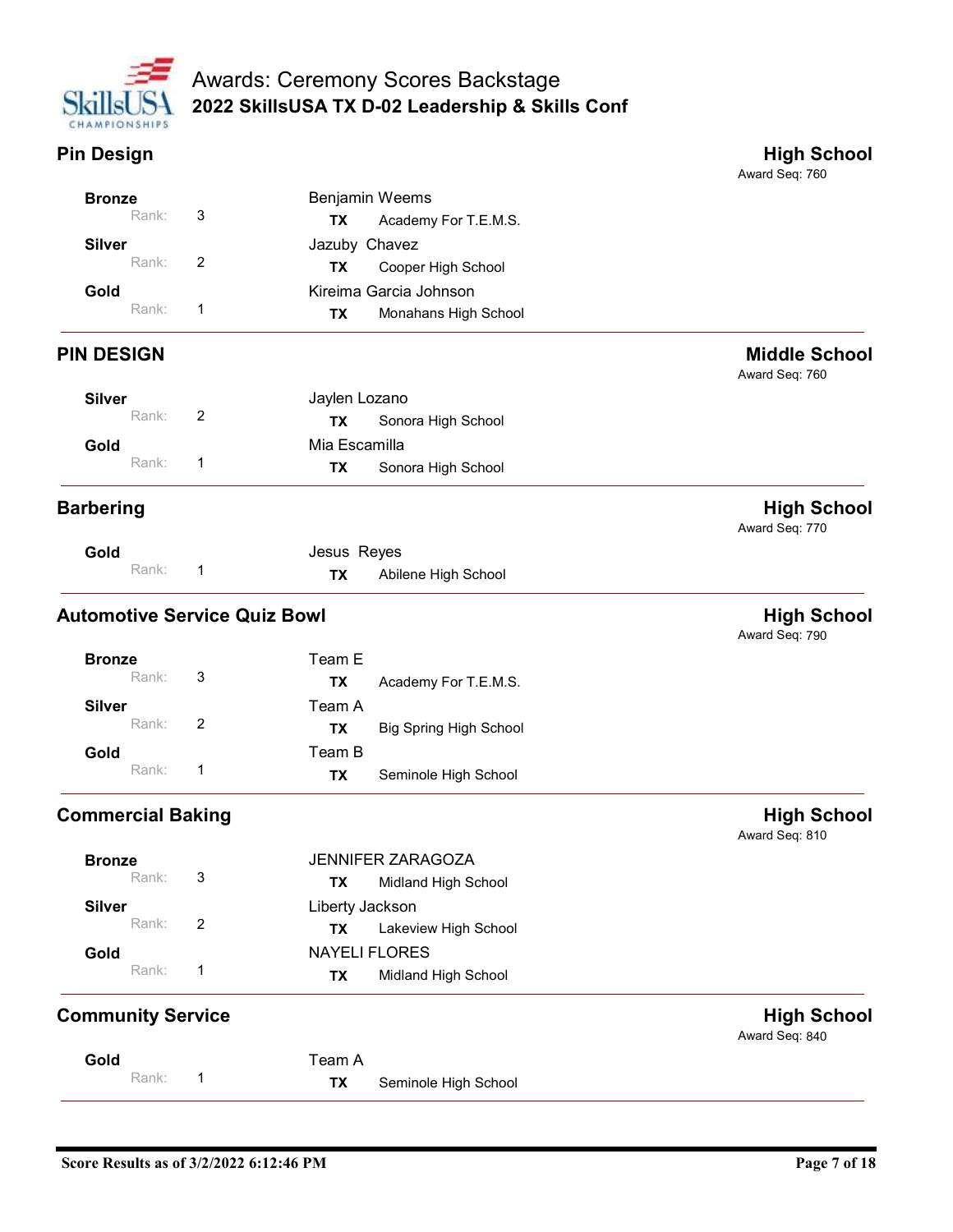

| CHAMPIONSHIPS                            | Awards: Ceremony Scores Backstage<br>2022 SkillsUSA TX D-02 Leadership & Skills Conf |                                        |
|------------------------------------------|--------------------------------------------------------------------------------------|----------------------------------------|
| <b>Graphic Imaging Sublimations</b>      |                                                                                      | <b>High School</b>                     |
| Gold                                     | Jazuby Chavez                                                                        | Award Seq: 860                         |
| Rank:                                    | Cooper High School<br><b>TX</b>                                                      |                                        |
| <b>Construction Tool ID</b>              |                                                                                      | <b>High School</b><br>Award Seq: 880   |
| <b>Bronze</b><br>Rank:<br>3              | Samantha Dansby<br>Grandfalls-Royalty Isd<br><b>TX</b>                               |                                        |
| <b>Silver</b>                            | <b>Bryce Sarli</b>                                                                   |                                        |
| Rank:<br>$\overline{2}$                  | Seminole High School<br>TX                                                           |                                        |
| Gold<br>Rank:<br>-1                      | Alexia Gonzales<br>Seminole High School<br><b>TX</b>                                 |                                        |
| <b>CONSTRUCTION TOOL ID</b>              |                                                                                      | <b>Middle School</b><br>Award Seq: 880 |
| Gold                                     | Payton Pesina                                                                        |                                        |
| Rank:<br>$\mathbf{1}$                    | Grandfalls-Royalty Isd<br><b>TX</b>                                                  |                                        |
| Photography                              |                                                                                      | <b>High School</b><br>Award Seq: 930   |
| <b>Bronze</b><br>$\sqrt{3}$<br>Rank:     | Maya Morrell<br>Academy For T.E.M.S.<br><b>TX</b>                                    |                                        |
| <b>Silver</b>                            | Libby Herring                                                                        |                                        |
| Rank:<br>$\overline{2}$                  | Academy For T.E.M.S.<br><b>TX</b>                                                    |                                        |
| Gold<br>Rank:<br>$\mathbf{1}$            | Austin Woods<br>Academy For T.E.M.S.<br>TX                                           |                                        |
| <b>Culinary Arts Quiz Bowl</b>           |                                                                                      | <b>High School</b><br>Award Seq: 940   |
| <b>Silver</b>                            | Team A                                                                               |                                        |
| $\overline{2}$<br>Rank:                  | Midland High School<br><b>TX</b>                                                     |                                        |
| Gold<br>Rank:<br>$\mathbf{1}$            | Team B<br><b>Ecisd Advanced Technical Ec</b><br><b>TX</b>                            |                                        |
| <b>Medical Assisting</b>                 |                                                                                      | <b>High School</b><br>Award Seq: 950   |
| <b>Silver</b><br>$\overline{2}$<br>Rank: | Lillian Cortez                                                                       |                                        |
| Gold                                     | Lamesa High School<br>TX<br>Evonne Renteria                                          |                                        |
| Rank:<br>$\mathbf{1}$                    | Lamesa High School<br>TX                                                             |                                        |
|                                          |                                                                                      |                                        |
|                                          |                                                                                      |                                        |
| Score Results as of 3/2/2022 6:12:46 PM  |                                                                                      | Page 8 of 18                           |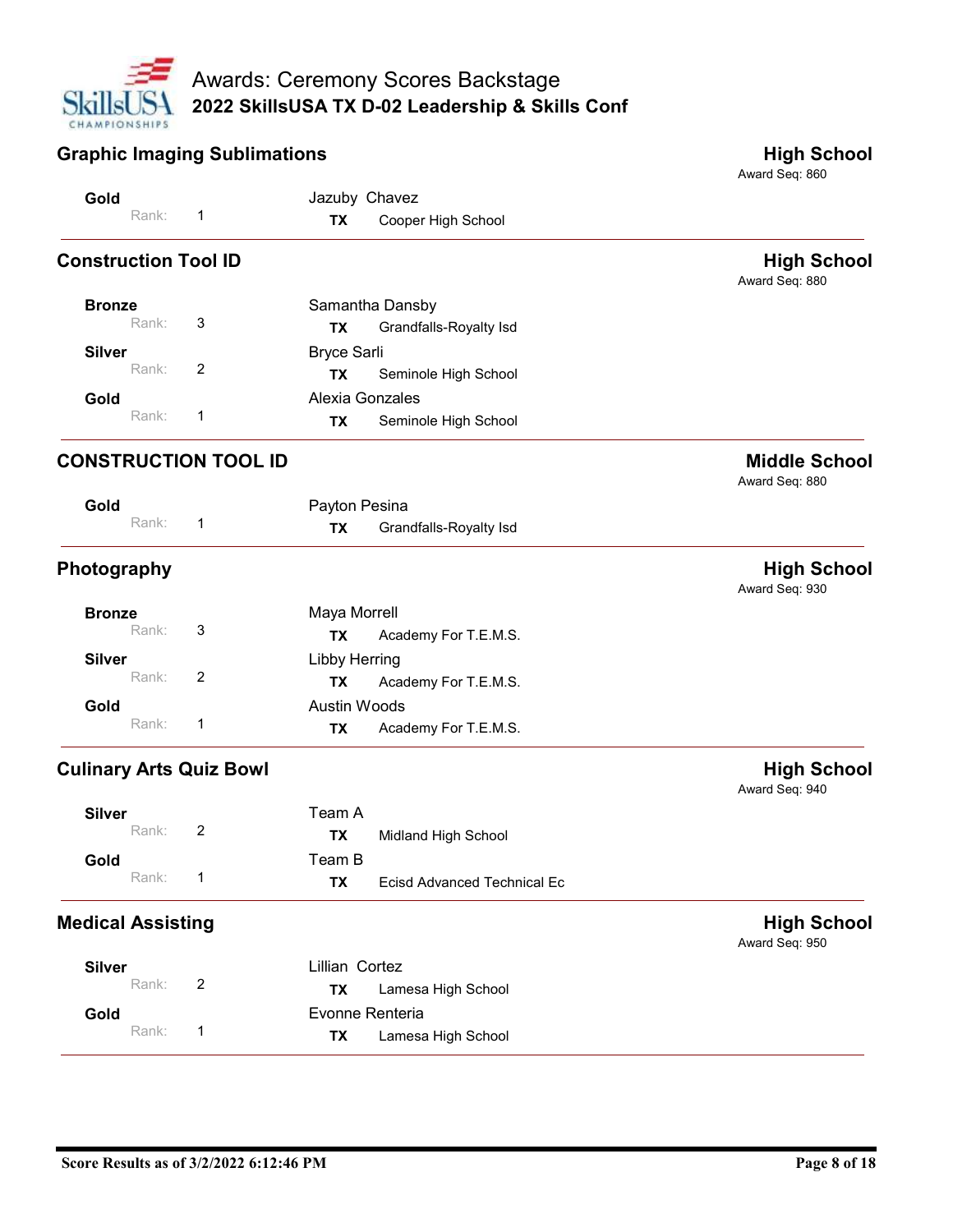

|                              | <b>Principles of Engineering/Technology</b>                            | 2022 SkillsUSA TX D-02 Leadership & Skills Conf<br><b>High School</b> |
|------------------------------|------------------------------------------------------------------------|-----------------------------------------------------------------------|
|                              |                                                                        | Award Seq: 960                                                        |
| Gold<br>Rank:                | Isabella Bracamonte-Harrell<br>-1<br>Academy For T.E.M.S.<br><b>TX</b> |                                                                       |
| <b>Forensic Science Team</b> |                                                                        | <b>High School</b><br>Award Seq: 970                                  |
| <b>Silver</b>                | Team A                                                                 |                                                                       |
| Rank:                        | $\overline{2}$<br><b>Big Spring High School</b><br><b>TX</b>           |                                                                       |
| Gold<br>Rank:                | Team B<br>-1<br><b>Big Spring High School</b><br><b>TX</b>             |                                                                       |
| Cabinetmaking                |                                                                        | <b>High School</b><br>Award Seq: 980                                  |
| <b>Silver</b>                | Moises Valles                                                          |                                                                       |
| Rank:                        | $\overline{2}$<br><b>Big Spring High School</b><br><b>TX</b>           |                                                                       |
| Gold<br>Rank:                | Kaden Kitchens<br>$\overline{1}$                                       |                                                                       |
| Job Interview                | <b>Big Spring High School</b><br><b>TX</b>                             | <b>High School</b>                                                    |
|                              |                                                                        | Award Seq: 990                                                        |
| <b>Bronze</b><br>Rank:       | Samantha Nix<br>$\mathbf{3}$<br><b>TX</b><br>Seminole High School      |                                                                       |
| <b>Silver</b>                | Julianna Sanchez                                                       |                                                                       |
| Rank:                        | $\overline{2}$<br>Sonora High School<br><b>TX</b>                      |                                                                       |
| Gold<br>Rank:                | Ariana Rodriguez<br>$\mathbf{1}$                                       |                                                                       |
|                              | Grandfalls-Royalty Isd<br><b>TX</b>                                    |                                                                       |
| <b>JOB INTERVIEW</b>         |                                                                        | <b>Middle School</b><br>Award Seq: 990                                |
| <b>Bronze</b>                | Iziah Marquez                                                          |                                                                       |
| Rank:                        | $\mathbf{3}$<br>Grandfalls-Royalty Isd<br><b>TX</b>                    |                                                                       |
| <b>Silver</b><br>Rank:       | Lane Abalos<br>$\overline{2}$<br>Sonora High School<br><b>TX</b>       |                                                                       |
| Gold                         | Ivan Sanchez                                                           |                                                                       |
| Rank:                        | $\overline{1}$<br>Sonora High School<br><b>TX</b>                      |                                                                       |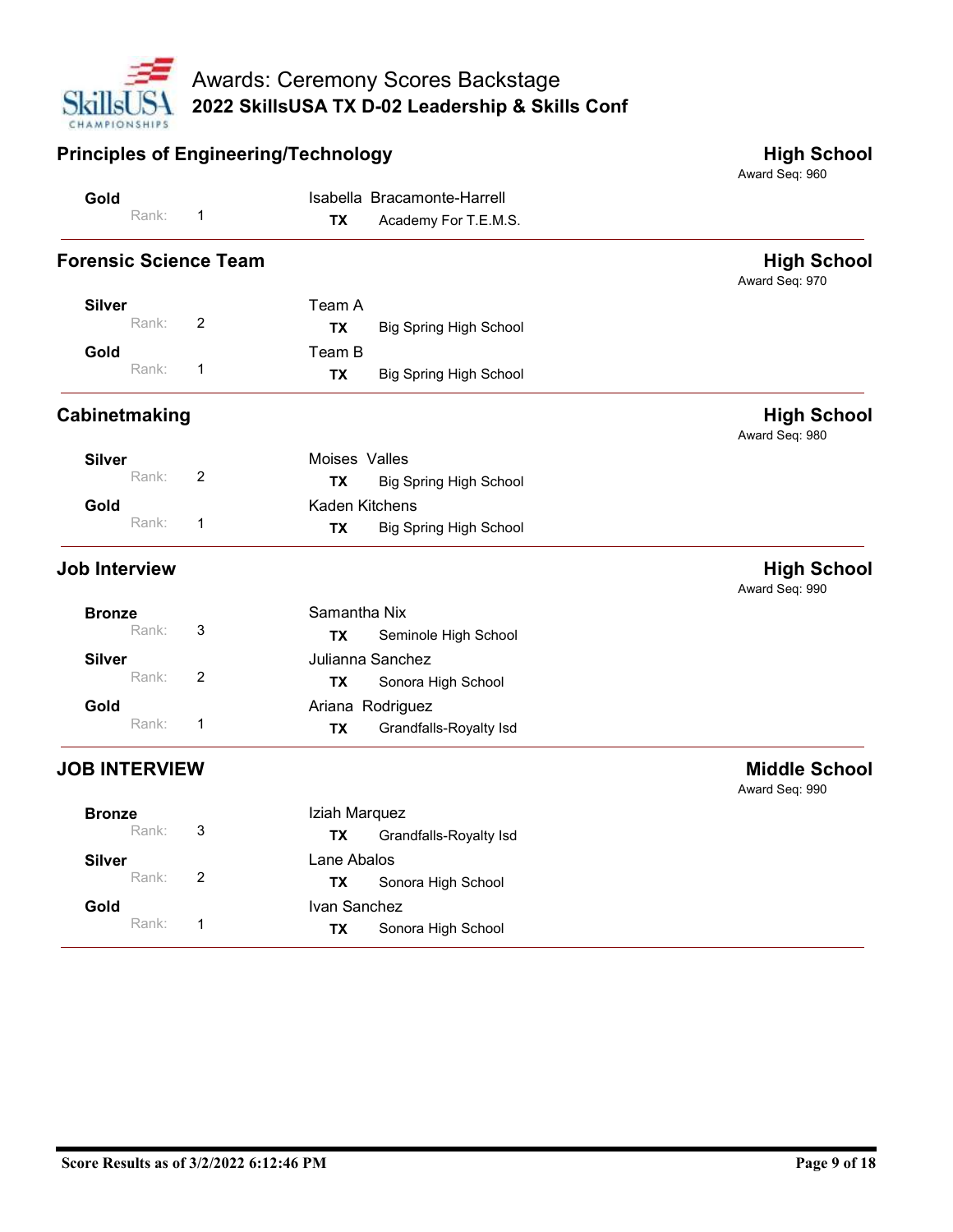

|                                   |                          | <b>Awards: Ceremony Scores Backstage</b>              |                                       |
|-----------------------------------|--------------------------|-------------------------------------------------------|---------------------------------------|
|                                   |                          | 2022 SkillsUSA TX D-02 Leadership & Skills Conf       |                                       |
| CHAMPIONSHIPS                     |                          |                                                       |                                       |
| Welding                           |                          |                                                       | <b>High School</b>                    |
|                                   |                          |                                                       | Award Seq: 1000                       |
| <b>Bronze</b>                     |                          | Alfredo Galindo                                       |                                       |
| Rank:                             | 3                        | <b>Ecisd Advanced Technical Ec</b><br>TX              |                                       |
| <b>Silver</b><br>Rank:            | 2                        | Jonathen Queen                                        |                                       |
|                                   |                          | <b>Ecisd Advanced Technical Ec</b><br><b>TX</b>       |                                       |
| Gold<br>Rank:                     | -1                       | Nicholas Hackney<br>Academy For T.E.M.S.<br><b>TX</b> |                                       |
|                                   |                          |                                                       |                                       |
| Internetworking                   |                          |                                                       | <b>High School</b><br>Award Seq: 1020 |
| <b>Silver</b>                     |                          | Rylan Dean                                            |                                       |
| Rank:                             | 2                        | Academy For T.E.M.S.<br>TX                            |                                       |
| Gold                              |                          | Aaron Brokovich                                       |                                       |
| Rank:                             | $\overline{\phantom{1}}$ | Academy For T.E.M.S.<br><b>TX</b>                     |                                       |
| <b>Promotional Bulletin Board</b> |                          |                                                       | <b>High School</b><br>Award Seq: 1030 |
| <b>Bronze</b>                     |                          | Team C                                                |                                       |
| Rank:                             | $\mathbf{3}$             | <b>TX</b><br>Academy For T.E.M.S.                     |                                       |
| <b>Silver</b>                     |                          | Team A                                                |                                       |

| <b>Silver</b> |                | Rylan Dean                  |
|---------------|----------------|-----------------------------|
| Rank: 2       |                | Academy For T.E.M.S.<br>TX. |
| Gold          |                | Aaron Brokovich             |
| Rank:         | $\overline{1}$ | Academy For T.E.M.S.<br>TX. |

| Rank:                             | $\overline{1}$ | <b>TX</b>         | Academy For T.E.M.S. |                                         |
|-----------------------------------|----------------|-------------------|----------------------|-----------------------------------------|
| Internetworking                   |                |                   |                      | <b>High School</b><br>Award Seq: 1020   |
| <b>Silver</b>                     |                | <b>Rylan Dean</b> |                      |                                         |
| Rank:                             | $\overline{2}$ | <b>TX</b>         | Academy For T.E.M.S. |                                         |
| Gold                              |                | Aaron Brokovich   |                      |                                         |
| Rank:                             | $\overline{1}$ | <b>TX</b>         | Academy For T.E.M.S. |                                         |
| <b>Promotional Bulletin Board</b> |                |                   |                      | <b>High School</b><br>Award Seq: 1030   |
| <b>Bronze</b>                     |                | Team C            |                      |                                         |
| Rank:                             | 3              | TX                | Academy For T.E.M.S. |                                         |
| <b>Silver</b>                     |                | Team A            |                      |                                         |
| Rank:                             | 2              | <b>TX</b>         | Cooper High School   |                                         |
| Gold                              |                | Team B            |                      |                                         |
| Rank:                             | $\overline{1}$ | <b>TX</b>         | Seminole High School |                                         |
| PROMOTIONAL BULLETIN BOARD        |                |                   |                      | <b>Middle School</b><br>Award Seq: 1030 |
| Gold                              |                | Team A            |                      |                                         |
| Rank:                             | $\overline{1}$ | <b>TX</b>         | Sonora High School   |                                         |
| <b>Marine Service Technology</b>  |                |                   |                      | <b>High School</b><br>Award Seq: 1050   |
| Gold                              |                | Zach Burkett      |                      |                                         |
| Rank:                             | $\overline{1}$ | <b>TX</b>         | Monahans High School |                                         |
| .                                 |                |                   |                      | .                                       |

| Gold    | Team A    |                    |
|---------|-----------|--------------------|
| Rank: 1 | <b>TX</b> | Sonora High School |

|                                         |                |                  |                      | Award Seq: 1030                         |
|-----------------------------------------|----------------|------------------|----------------------|-----------------------------------------|
| <b>Bronze</b>                           |                | Team C           |                      |                                         |
| Rank:                                   | 3              | <b>TX</b>        | Academy For T.E.M.S. |                                         |
| <b>Silver</b>                           |                | Team A           |                      |                                         |
| Rank:                                   | $\overline{2}$ | <b>TX</b>        | Cooper High School   |                                         |
| Gold                                    |                | Team B           |                      |                                         |
| Rank:                                   | $\overline{1}$ | <b>TX</b>        | Seminole High School |                                         |
| PROMOTIONAL BULLETIN BOARD              |                |                  |                      | <b>Middle School</b><br>Award Seq: 1030 |
| Gold                                    |                | Team A           |                      |                                         |
| Rank:                                   | $\overline{1}$ | <b>TX</b>        | Sonora High School   |                                         |
| <b>Marine Service Technology</b>        |                |                  |                      | <b>High School</b><br>Award Seq: 1050   |
| Gold                                    |                | Zach Burkett     |                      |                                         |
| Rank:                                   | $\overline{1}$ | <b>TX</b>        | Monahans High School |                                         |
| <b>First Aid-CPR</b>                    |                |                  |                      | <b>High School</b><br>Award Seq: 1060   |
| <b>Silver</b>                           |                | Valeria Escobedo |                      |                                         |
| Rank:                                   | $\overline{2}$ | <b>TX</b>        | Lamesa High School   |                                         |
| Gold                                    |                | Devin Ruiz       |                      |                                         |
| Rank:                                   | $\overline{1}$ | <b>TX</b>        | Lamesa High School   |                                         |
|                                         |                |                  |                      |                                         |
| Score Results as of 3/2/2022 6:12:46 PM |                |                  |                      | Page 10 of 18                           |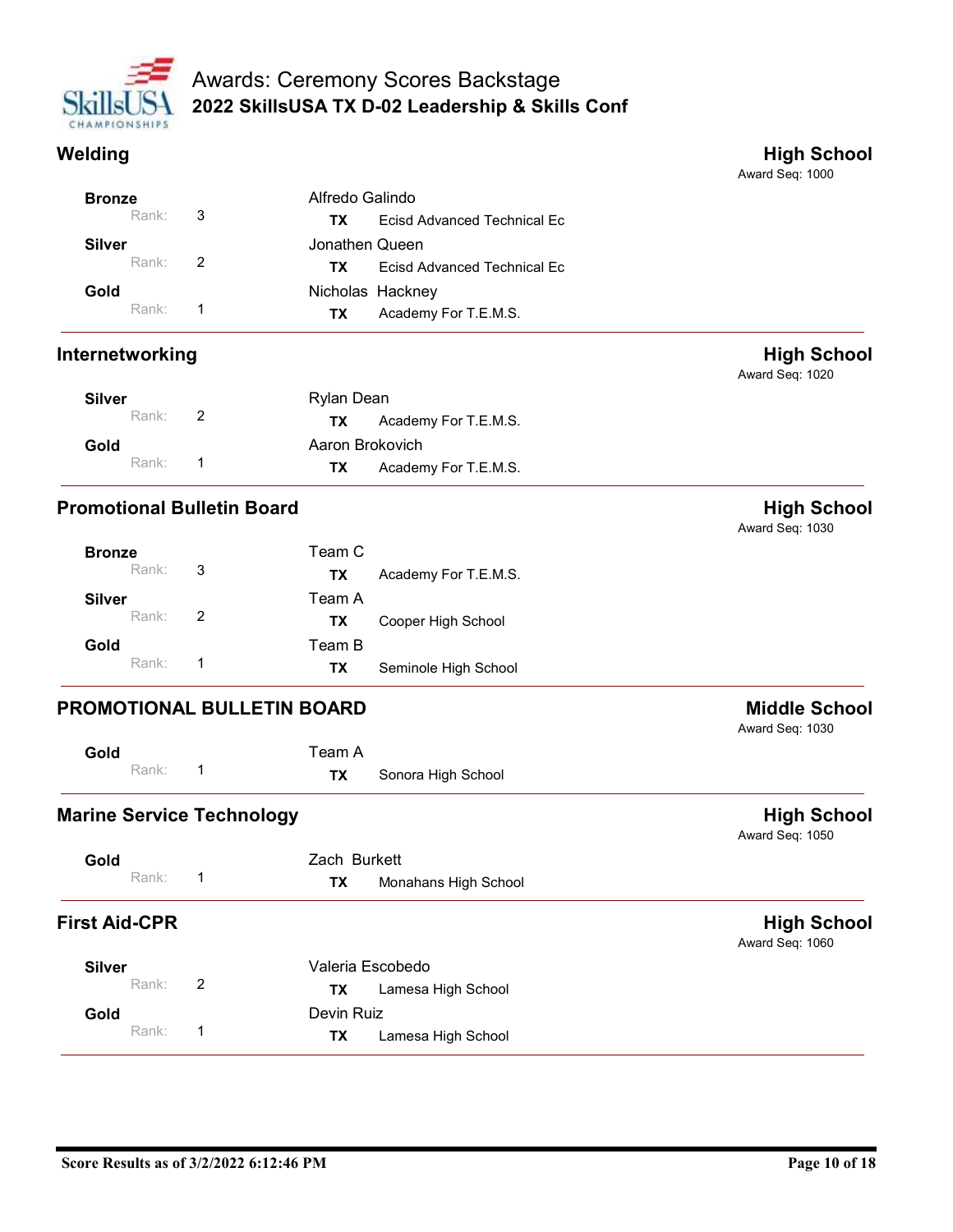

# Awards: Ceremony Scores Backstage<br>
Skills JSJ 2022 Skills USA TX D-02 Leadership & Skills Conf<br>
Basic Health Care Skills<br>
Gold Rank: 1 TX Seminole High School<br>
TX Seminole High School<br>
TX Seminole High School<br>
TX Seminole Award Seq: 1070 John Andrew Vest Gold Rank: 1 **TX** Seminole High School **Properties Americal Nursing Condition**<br>
Cold Rank: 1 Madison Ramirez<br>
Cold Rank: 1 Madison Ramirez<br>
Rank: 2 Madison Ramirez<br>
Rank: 2 Madison Ramirez<br>
Rank: 2 Madison Ramirez<br>
Rank: 2 Madison Ramirez<br>
Rank: 2 Madison Ramir Award Seq: 1080 Madison Ramirez Rank: 2 **TX Lamesa High School Silver**<br>Rank: 2 Keziah Salazar Gold Rank: 1 **TX Lamesa High School** Estherics Hank: 3 Mardy Wiebe Hank: 3 Mardy Wiebe Maria Basic Hank: 3 Marty Wiebe Maria Basic Hank: 3 Marty Wiebe Maria Basic Hank: 3 Marty Wiebe Maria Basic Hank: 3 Marty Wiebe Maria Basic Hank: 3 Marty Wiebe Maria Basic Award Seq: 1130 **Bronze** Executive Mandy Wieber and Mandy Wieber and Mandy Wieber and Mandy Milke Mandels and Mandels and Mandels Rank: 3 TX Seminole High School Kendra Elias Rank: 2 **TX** Seminole High School Silver **Gold Gold Guentila Collection Cuentilated Collection Cuentilate Collection Cuentilate Collection Cuentilate Collection Cuentilate Collection Cuentilate Collection Cuentilate Collection Cuentilate Collection Cuentilate** Rank: 1 **TX** Seminole High School Emblem Ceremony<br>
Emblem Ceremon<br>
Emblem Ceremony<br>
Emblem Ceremony<br>
Emblem Ceremony<br>
Emblem Ceremony<br>
Emblem Ceremony<br>
Frank: 3 TX Seminole High School<br>
Rank: 3 TX Seminole High School<br>
Emblem Ceremony<br>
Emblem Ceremony<br>
Emb Award Seq: 1150 Team C Bronze Rank: 3 **TX** Sonora High School Team B Rank: 2 **TX** Sonora High School Silver Team A Gold Monahans High School TX Rank: 1 Exhetics High School<br>
Bronze Rank: 3 Mandy Wiebe<br>
Silver Rank: 2 TX Seminole-High School<br>
EMBLEM CEREMONY Rank: 2 TX Seminole-High School<br>
EMBLEM CEREMONY Rank: 2 TX Sonora High School<br>
Silver Rank: 3 TX Sonora High School Award Seq: 1150 Team A Gold Rank: 1 **TX** Sonora High School Earlie: 2 TX Seminole High School<br>
Earlie: 1 TX Seminole High School<br>
Earlie: 1 TX Seminole High School<br>
Earlie: 3 TX Sonora High School<br>
Sitver<br>
Rank: 2 TX Sonora High School<br>
Sold Rank: 1 TX Monahans High School<br>
Chapter Award Seq: 1160 Team A Gold Rank: 1 **TX** Cooper High School EMBLEM CEREMONY<br>
Score Results as of 3/2/2022 6:12:46 PM<br>
Score Results as of 3/2/2022 6:12:46 PM<br>
Score Results as of 3/2/2022 6:12:46 PM<br>
Page 11 of 18<br>
Page 11 of 18<br>
Page 11 of 18<br>
Page 11 of 18<br>
Page 11 of 18<br>
Page 11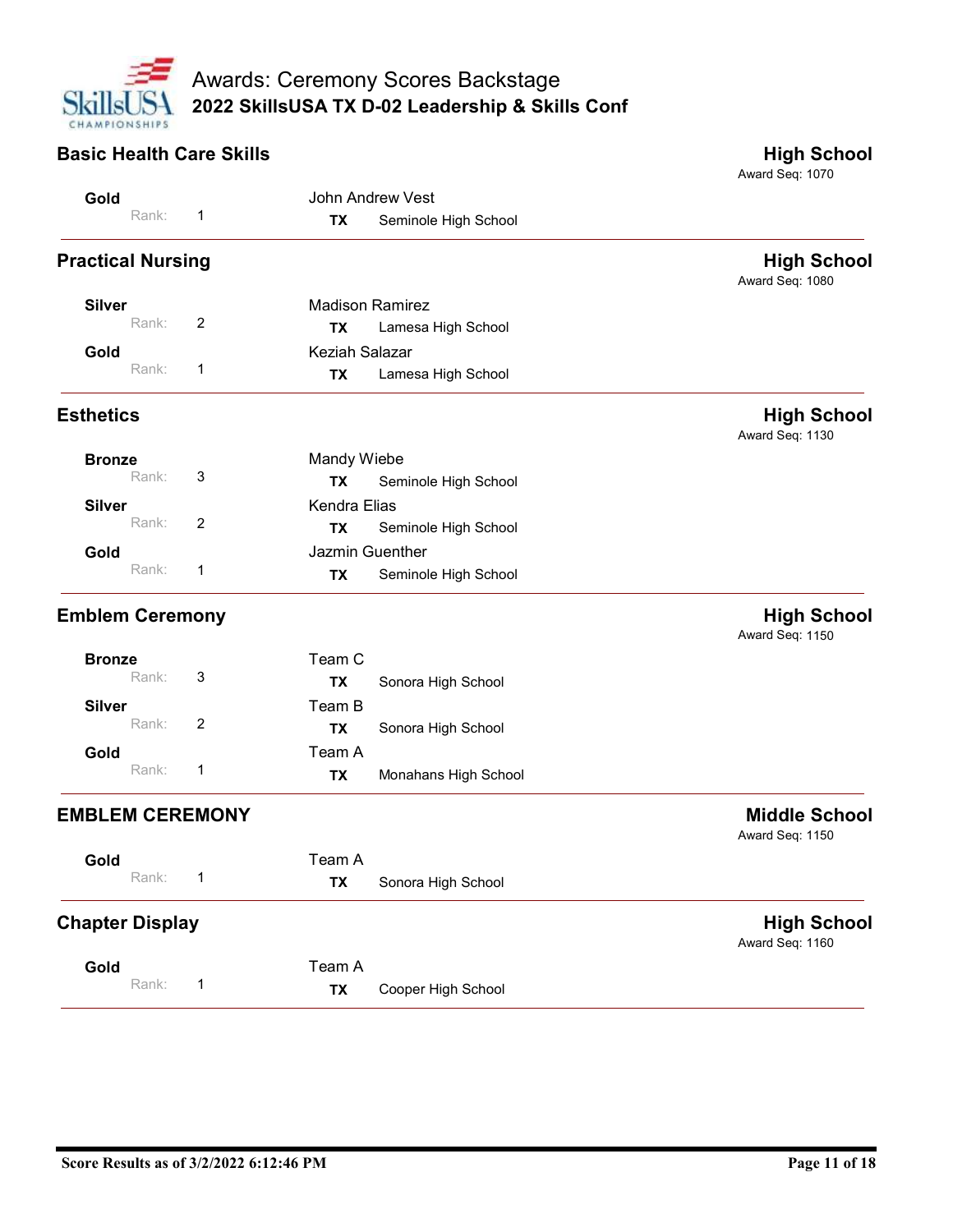

|                                   |                          | <b>Awards: Ceremony Scores Backstage</b>        |                                         |
|-----------------------------------|--------------------------|-------------------------------------------------|-----------------------------------------|
|                                   |                          | 2022 SkillsUSA TX D-02 Leadership & Skills Conf |                                         |
| CHAMPIONSHIPS                     |                          |                                                 |                                         |
| <b>Action Skills</b>              |                          |                                                 | <b>High School</b><br>Award Seq: 1170   |
| <b>Bronze</b>                     |                          | Lacey Hardman                                   |                                         |
| Rank:                             | $\sqrt{3}$               | Grandfalls-Royalty Isd<br><b>TX</b>             |                                         |
| <b>Silver</b>                     |                          | Benjamin Smith                                  |                                         |
| Rank:                             | 2                        | West Texas Training Center<br><b>TX</b>         |                                         |
| Gold                              |                          | Zach Burkett                                    |                                         |
| Rank:                             | -1                       | <b>TX</b><br>Monahans High School               |                                         |
| <b>ACTION SKILLS</b>              |                          |                                                 | <b>Middle School</b><br>Award Seq: 1170 |
| <b>Silver</b>                     |                          | Adalyn Luna                                     |                                         |
| Rank:                             | $\overline{2}$           | Grandfalls-Royalty Isd<br><b>TX</b>             |                                         |
| Gold                              |                          | Nathan Jurado                                   |                                         |
| Rank:                             | $\overline{\phantom{0}}$ | <b>Grandfalls-Royalty Isd</b><br><b>TX</b>      |                                         |
| <b>Criminal Justice Quiz Bowl</b> |                          |                                                 | <b>High School</b><br>Award Seq: 1180   |
| <b>Silver</b>                     |                          | Team A                                          |                                         |
| Rank:                             | $\overline{2}$           | <b>TX</b><br>Lamesa High School                 |                                         |
|                                   |                          | Team B                                          |                                         |

|                                   | Rank: | $\overline{2}$ | <b>TX</b>      | West Texas Training Center |                                         |
|-----------------------------------|-------|----------------|----------------|----------------------------|-----------------------------------------|
| Gold                              |       |                | Zach Burkett   |                            |                                         |
|                                   | Rank: | $\overline{1}$ | TX             | Monahans High School       |                                         |
| <b>ACTION SKILLS</b>              |       |                |                |                            | <b>Middle School</b><br>Award Seq: 1170 |
| <b>Silver</b>                     |       |                | Adalyn Luna    |                            |                                         |
|                                   | Rank: | $\overline{2}$ | <b>TX</b>      | Grandfalls-Royalty Isd     |                                         |
| Gold                              |       |                | Nathan Jurado  |                            |                                         |
|                                   | Rank: | $\overline{1}$ | TX             | Grandfalls-Royalty Isd     |                                         |
| <b>Criminal Justice Quiz Bowl</b> |       |                |                |                            | <b>High School</b><br>Award Seq: 1180   |
| <b>Silver</b>                     |       |                | Team A         |                            |                                         |
|                                   | Rank: | $\overline{2}$ | <b>TX</b>      | Lamesa High School         |                                         |
| Gold                              |       |                | Team B         |                            |                                         |
|                                   | Rank: | $\overline{1}$ | <b>TX</b>      | Lamesa High School         |                                         |
| <b>Related Technical Math</b>     |       |                |                |                            | <b>High School</b><br>Award Seq: 1200   |
| <b>Bronze</b>                     |       |                | Abel Rodriguez |                            |                                         |
|                                   | Rank: | $\sqrt{3}$     | <b>TX</b>      | Grandfalls-Royalty Isd     |                                         |
| <b>Silver</b>                     |       |                | Korbin Lambert |                            |                                         |

| <b>Silver</b><br>Rank: | $\overline{2}$ | Team A<br><b>TX</b> | Lamesa High School |
|------------------------|----------------|---------------------|--------------------|
| Gold<br>Rank: 1        |                | Team B<br>TX T      | Lamesa High School |

|                                   | Rank:                         | $\overline{1}$ | <b>TX</b>      | Grandfalls-Royalty Isd |                                       |
|-----------------------------------|-------------------------------|----------------|----------------|------------------------|---------------------------------------|
| <b>Criminal Justice Quiz Bowl</b> |                               |                |                |                        | <b>High School</b><br>Award Seq: 1180 |
| <b>Silver</b>                     |                               |                | Team A         |                        |                                       |
|                                   | Rank:                         | $\overline{2}$ | <b>TX</b>      | Lamesa High School     |                                       |
| Gold                              |                               |                | Team B         |                        |                                       |
|                                   | Rank:                         | $\overline{1}$ | <b>TX</b>      | Lamesa High School     |                                       |
|                                   | <b>Related Technical Math</b> |                |                |                        | <b>High School</b><br>Award Seq: 1200 |
|                                   | <b>Bronze</b>                 |                | Abel Rodriguez |                        |                                       |
|                                   | Rank:                         | $\mathbf{3}$   | TX             | Grandfalls-Royalty Isd |                                       |
| <b>Silver</b>                     |                               |                | Korbin Lambert |                        |                                       |
|                                   | Rank:                         | $\overline{2}$ | TX             | Seminole High School   |                                       |
| Gold                              |                               |                |                | Christopher Miller     |                                       |
|                                   | Rank:                         | $\overline{1}$ | <b>TX</b>      | Grandfalls-Royalty Isd |                                       |
|                                   | <b>Building Search</b>        |                |                |                        | <b>High School</b><br>Award Seq: 1210 |
|                                   | <b>Bronze</b>                 |                | Team A         |                        |                                       |
|                                   | Rank:                         | $\mathbf{3}$   | <b>TX</b>      | Lakeview High School   |                                       |
| <b>Silver</b>                     |                               |                | Team D         |                        |                                       |

| Christopher Miller<br>Gold<br>Rank:<br>$\mathbf{1}$<br>Grandfalls-Royalty Isd<br><b>TX</b><br>Award Seq: 1210<br>Team A<br><b>Bronze</b><br>$\mathbf{3}$<br>Rank:<br><b>TX</b><br>Lakeview High School<br>Team D<br><b>Silver</b><br>$\overline{2}$<br>Rank:<br>Lamesa High School<br><b>TX</b><br>Team C<br>Gold<br>Rank:<br>$\mathbf{1}$<br>Lamesa High School<br><b>TX</b> | <b>High School</b><br>Page 12 of 18 |  |
|-------------------------------------------------------------------------------------------------------------------------------------------------------------------------------------------------------------------------------------------------------------------------------------------------------------------------------------------------------------------------------|-------------------------------------|--|
|                                                                                                                                                                                                                                                                                                                                                                               |                                     |  |
| <b>Building Search</b>                                                                                                                                                                                                                                                                                                                                                        |                                     |  |
| Score Results as of 3/2/2022 6:12:46 PM                                                                                                                                                                                                                                                                                                                                       |                                     |  |
|                                                                                                                                                                                                                                                                                                                                                                               |                                     |  |
|                                                                                                                                                                                                                                                                                                                                                                               |                                     |  |
|                                                                                                                                                                                                                                                                                                                                                                               |                                     |  |
|                                                                                                                                                                                                                                                                                                                                                                               |                                     |  |
|                                                                                                                                                                                                                                                                                                                                                                               |                                     |  |
|                                                                                                                                                                                                                                                                                                                                                                               |                                     |  |
|                                                                                                                                                                                                                                                                                                                                                                               |                                     |  |
|                                                                                                                                                                                                                                                                                                                                                                               |                                     |  |
|                                                                                                                                                                                                                                                                                                                                                                               |                                     |  |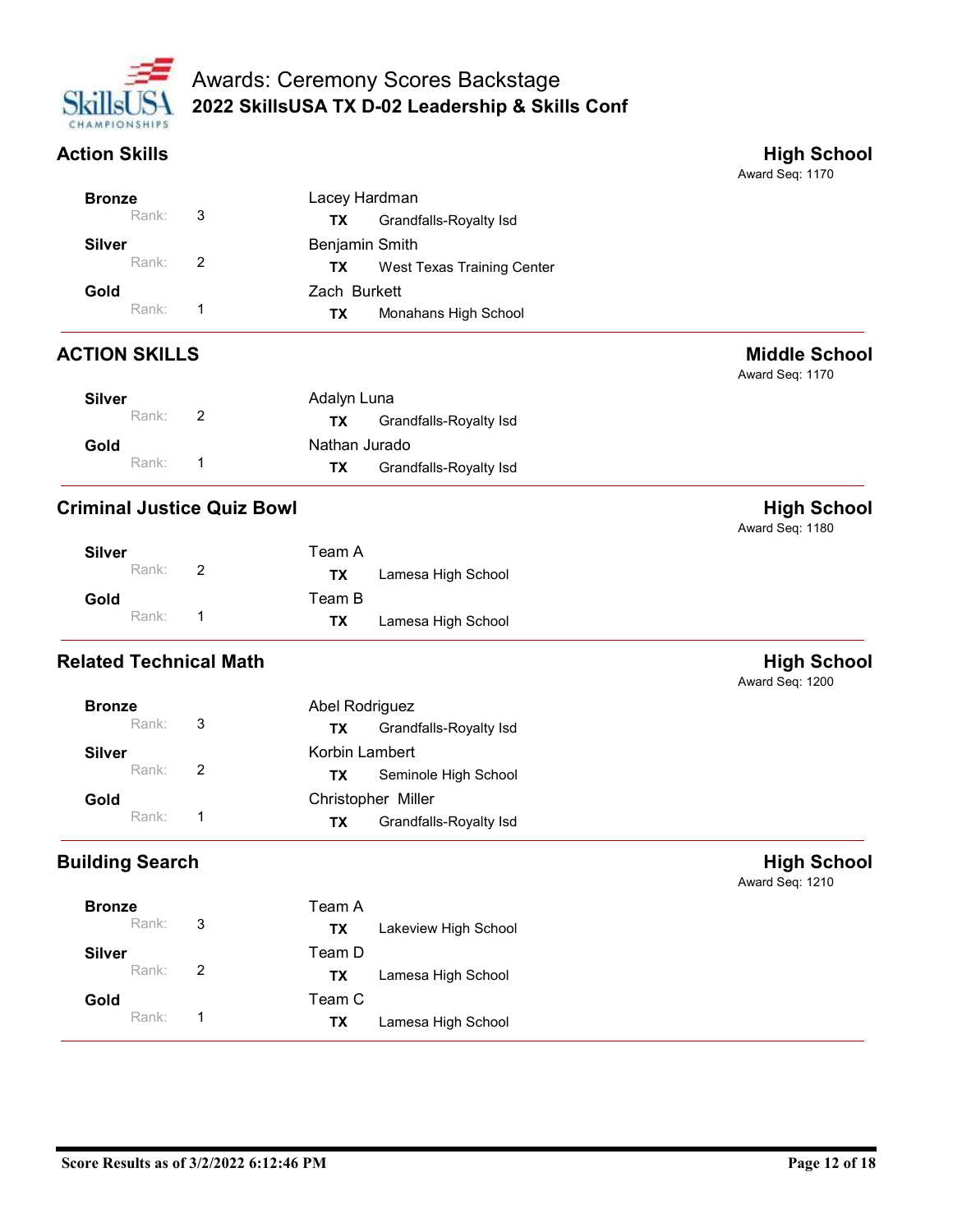

|                                  |                         | <b>Awards: Ceremony Scores Backstage</b>        |                                       |
|----------------------------------|-------------------------|-------------------------------------------------|---------------------------------------|
| CHAMPIONSHIPS                    |                         | 2022 SkillsUSA TX D-02 Leadership & Skills Conf |                                       |
| <b>Medical Terminology</b>       |                         |                                                 | <b>High School</b>                    |
|                                  |                         |                                                 | Award Seq: 1220                       |
| <b>Bronze</b>                    |                         | Jazelle Sotelo                                  |                                       |
| Rank:                            | 3                       | Seminole High School<br><b>TX</b>               |                                       |
|                                  |                         |                                                 |                                       |
| <b>Silver</b>                    |                         | Sarah White                                     |                                       |
| Rank:                            | 2                       | West Texas Training Center<br><b>TX</b>         |                                       |
| Gold                             |                         | Jason Lawrence                                  |                                       |
| Rank:                            | $\overline{\mathbf{1}}$ | <b>TX</b><br>Seminole High School               |                                       |
| <b>Job Skill Demonstration A</b> |                         |                                                 | <b>High School</b><br>Award Seq: 1250 |
| <b>Bronze</b>                    |                         | Alli Vizcaino                                   |                                       |
| Rank:                            | 3                       | Legacy High School<br>TX                        |                                       |

| Medical Terminology              |                                         | <b>High School</b><br>Award Seq: 1220 |
|----------------------------------|-----------------------------------------|---------------------------------------|
| <b>Bronze</b>                    | Jazelle Sotelo                          |                                       |
| 3<br>Rank:                       | Seminole High School<br><b>TX</b>       |                                       |
| <b>Silver</b>                    | Sarah White                             |                                       |
| $\overline{2}$<br>Rank:          | West Texas Training Center<br>TX        |                                       |
| Gold                             | Jason Lawrence                          |                                       |
| Rank:<br>$\overline{\mathbf{1}}$ | Seminole High School<br>TX              |                                       |
| <b>Job Skill Demonstration A</b> |                                         | <b>High School</b><br>Award Seq: 1250 |
| <b>Bronze</b>                    | Alli Vizcaino                           |                                       |
| 3<br>Rank:                       | Legacy High School<br>TX                |                                       |
| <b>Silver</b>                    | Cameron Bray                            |                                       |
| $\overline{2}$<br>Rank:          | West Texas Training Center<br><b>TX</b> |                                       |
| Gold                             | Kate Viscaino                           |                                       |
| Rank:<br>$\overline{1}$          | Legacy High School<br>TX                |                                       |
| <b>Early Childhood Education</b> |                                         | <b>High School</b><br>Award Seq: 1260 |
| Gold                             | Morgan Simonton                         |                                       |
| Rank:<br>$\mathbf 1$             | Monahans High School<br><b>TX</b>       |                                       |
| <b>Cosmetology Quiz Bowl</b>     |                                         | <b>High School</b><br>Award Seq: 1270 |
| <b>Silver</b>                    | Team C                                  |                                       |
| $\sqrt{2}$<br>Rank:              | <b>TX</b><br>Andrews High School        |                                       |
| Gold                             | Team B                                  |                                       |

| Rank:                                        | 3              | <b>TX</b>       | Legacy High School                                             |                                       |
|----------------------------------------------|----------------|-----------------|----------------------------------------------------------------|---------------------------------------|
| <b>Silver</b>                                |                | Cameron Bray    |                                                                |                                       |
| Rank:                                        | 2              | <b>TX</b>       | West Texas Training Center                                     |                                       |
| Gold                                         |                | Kate Viscaino   |                                                                |                                       |
| Rank:                                        | $\overline{1}$ | <b>TX</b>       | Legacy High School                                             |                                       |
| <b>Early Childhood Education</b>             |                |                 |                                                                | <b>High School</b><br>Award Seq: 1260 |
| Gold                                         |                | Morgan Simonton |                                                                |                                       |
| Rank:                                        | $\overline{1}$ | <b>TX</b>       | Monahans High School                                           |                                       |
| <b>Cosmetology Quiz Bowl</b>                 |                |                 |                                                                | <b>High School</b><br>Award Seq: 1270 |
| <b>Silver</b>                                |                | Team C          |                                                                |                                       |
| Rank:                                        | 2              | <b>TX</b>       | Andrews High School                                            |                                       |
| Gold                                         |                | Team B          |                                                                |                                       |
| Rank:                                        | $\overline{1}$ | <b>TX</b>       | Seminole High School                                           |                                       |
| <b>Construction Materials Identification</b> |                |                 |                                                                | <b>High School</b><br>Award Seq: 1280 |
| <b>Bronze</b>                                |                | kiarra Castillo |                                                                |                                       |
| Rank:                                        | 3              | <b>TX</b>       | Grandfalls-Royalty Isd                                         |                                       |
| <b>Silver</b>                                |                | Jacob Crawford  |                                                                |                                       |
| Rank:                                        | 2              | <b>TX</b>       | Central High School                                            |                                       |
| Gold                                         |                | Chance Goodman  |                                                                |                                       |
| Rank:                                        | $\overline{1}$ | <b>TX</b>       | Central High School                                            |                                       |
|                                              |                |                 | <b>Career Pathway - Arts, Audiovisual &amp; Communications</b> | <b>High School</b><br>Award Seq: 1290 |
| Gold                                         |                | Team A          |                                                                |                                       |
| Rank:                                        | $\overline{1}$ | <b>TX</b>       | Academy For T.E.M.S.                                           |                                       |

| <b>Silver</b> |                | Team C |                      |
|---------------|----------------|--------|----------------------|
| Rank:         | $\overline{2}$ | ΤХ     | Andrews High School  |
| Gold          |                | Team B |                      |
| Rank:         | $\overline{1}$ | TХ     | Seminole High School |

| <b>Construction Materials Identification</b><br><b>High School</b><br>Award Seq: 1280<br>kiarra Castillo<br><b>Bronze</b><br>$\sqrt{3}$<br>Rank:<br>Grandfalls-Royalty Isd<br>TX<br>Jacob Crawford<br><b>Silver</b><br>$\overline{2}$<br>Rank:<br>Central High School<br><b>TX</b><br>Chance Goodman<br>Gold<br>Rank:<br>$\mathbf{1}$<br>Central High School<br>TX<br><b>High School</b><br>Award Seq: 1290<br>Team A<br>Gold<br>Rank:<br>$\mathbf{1}$<br>Academy For T.E.M.S.<br><b>TX</b> |
|---------------------------------------------------------------------------------------------------------------------------------------------------------------------------------------------------------------------------------------------------------------------------------------------------------------------------------------------------------------------------------------------------------------------------------------------------------------------------------------------|
| Career Pathway - Arts, Audiovisual & Communications                                                                                                                                                                                                                                                                                                                                                                                                                                         |
|                                                                                                                                                                                                                                                                                                                                                                                                                                                                                             |
|                                                                                                                                                                                                                                                                                                                                                                                                                                                                                             |
|                                                                                                                                                                                                                                                                                                                                                                                                                                                                                             |
|                                                                                                                                                                                                                                                                                                                                                                                                                                                                                             |
|                                                                                                                                                                                                                                                                                                                                                                                                                                                                                             |
|                                                                                                                                                                                                                                                                                                                                                                                                                                                                                             |
|                                                                                                                                                                                                                                                                                                                                                                                                                                                                                             |
|                                                                                                                                                                                                                                                                                                                                                                                                                                                                                             |
|                                                                                                                                                                                                                                                                                                                                                                                                                                                                                             |
| Score Results as of 3/2/2022 6:12:46 PM<br>Page 13 of 18                                                                                                                                                                                                                                                                                                                                                                                                                                    |

| Gold    | Team A |                                |
|---------|--------|--------------------------------|
| Rank: 1 |        | <b>TX</b> Academy For T.E.M.S. |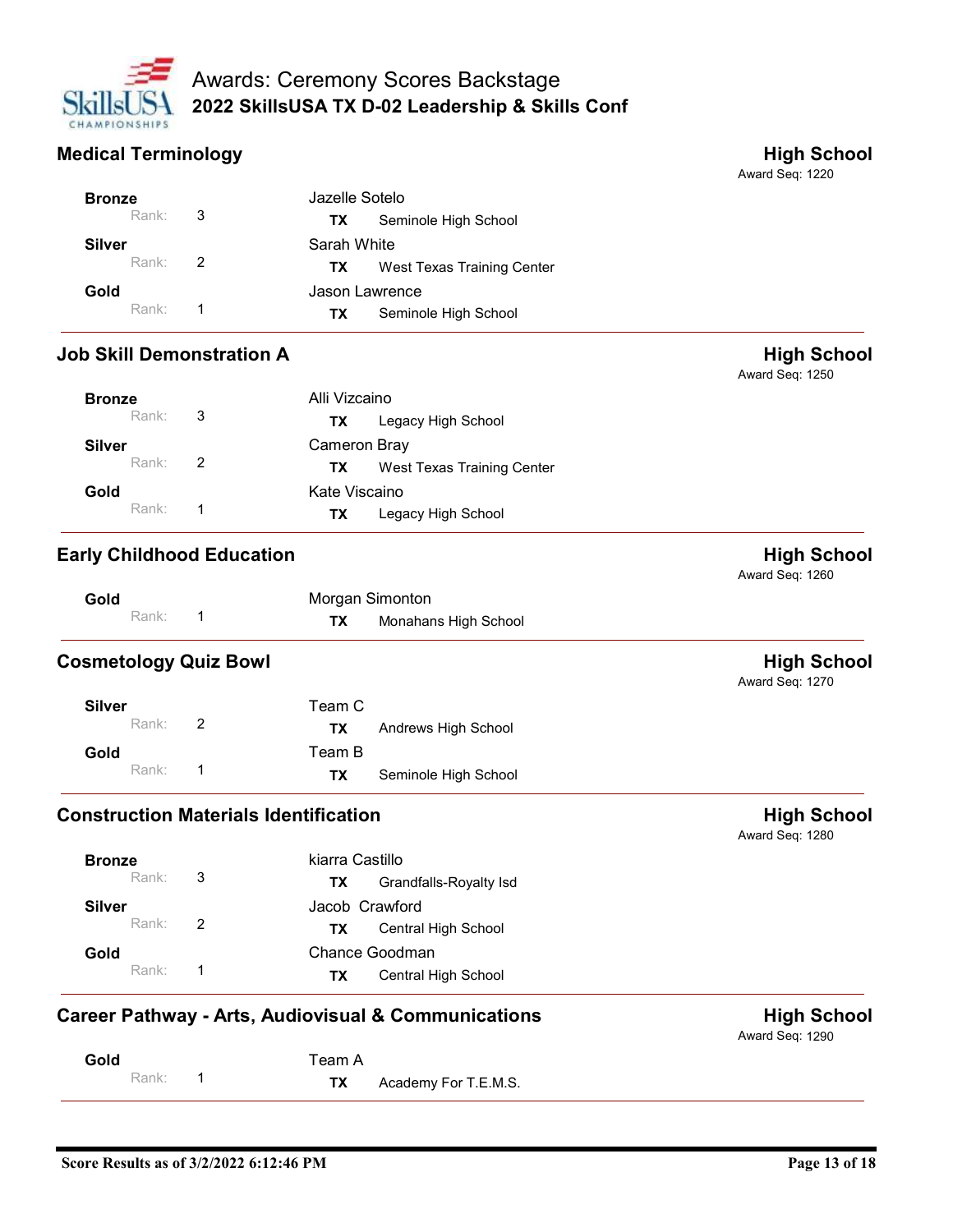

| CHAMPIONSHIPS              |                                                   | Awards: Ceremony Scores Backstage<br>2022 SkillsUSA TX D-02 Leadership & Skills Conf |                                       |
|----------------------------|---------------------------------------------------|--------------------------------------------------------------------------------------|---------------------------------------|
| <b>T-Shirt Design</b>      |                                                   |                                                                                      | <b>High School</b><br>Award Seq: 1320 |
| <b>Bronze</b>              | Jon Robertson                                     |                                                                                      |                                       |
| Rank:                      | $\sqrt{3}$<br><b>TX</b>                           | Cooper High School                                                                   |                                       |
| <b>Silver</b><br>Rank:     | Maya Morrell<br>$\overline{2}$                    |                                                                                      |                                       |
| Gold                       | <b>TX</b>                                         | Academy For T.E.M.S.                                                                 |                                       |
| Rank:                      | Evany Gonzalez<br>-1<br><b>TX</b>                 | Seminole High School                                                                 |                                       |
|                            |                                                   |                                                                                      |                                       |
| <b>Carpentry</b>           |                                                   |                                                                                      | <b>High School</b><br>Award Seq: 1330 |
| <b>Bronze</b>              |                                                   | Brendan Lambert                                                                      |                                       |
| Rank:                      | 3<br><b>TX</b>                                    | Merkel High School                                                                   |                                       |
| <b>Silver</b>              | <b>COLEY Burns</b>                                |                                                                                      |                                       |
| Rank:                      | $\boldsymbol{2}$<br><b>TX</b>                     | Merkel High School                                                                   |                                       |
| Gold<br>Rank:              | <b>Trenton Welch</b><br>$\mathbf{1}$<br><b>TX</b> | Central High School                                                                  |                                       |
|                            |                                                   |                                                                                      |                                       |
| <b>Felony Traffic Stop</b> |                                                   |                                                                                      | <b>High School</b><br>Award Seq: 1340 |
| <b>Bronze</b>              | Team D                                            |                                                                                      |                                       |
| Rank:                      | $\sqrt{3}$<br><b>TX</b>                           | Lakeview High School                                                                 |                                       |
| <b>Silver</b>              | Team C                                            |                                                                                      |                                       |
| Rank:                      | $\overline{2}$<br>TX                              | Lakeview High School                                                                 |                                       |
| Gold<br>Rank:              | Team F<br>$\mathbf{1}$<br>TX                      |                                                                                      |                                       |
|                            |                                                   | Lamesa High School                                                                   |                                       |
|                            | 3-D Visualization and Animation                   |                                                                                      | <b>High School</b><br>Award Seq: 1390 |
| <b>Bronze</b>              | Team B                                            |                                                                                      |                                       |
| Rank:                      | $\ensuremath{\mathsf{3}}$<br>TX                   | Academy For T.E.M.S.                                                                 |                                       |
| <b>Silver</b>              | Team C                                            |                                                                                      |                                       |
| Rank:                      | $\boldsymbol{2}$<br>TX                            | Academy For T.E.M.S.                                                                 |                                       |
| Gold<br>Rank:              | Team A<br>-1                                      |                                                                                      |                                       |
|                            | <b>TX</b>                                         | Cooper High School                                                                   |                                       |
| Cosmetology                |                                                   |                                                                                      | <b>High School</b><br>Award Seq: 1410 |
| <b>Bronze</b><br>Rank:     | Ariana Ramirez<br>$\sqrt{3}$                      |                                                                                      |                                       |
| <b>Silver</b>              | <b>TX</b>                                         | Abilene High School                                                                  |                                       |
| Rank:                      | Katlyn Musquiz<br>$\overline{c}$<br><b>TX</b>     | Abilene High School                                                                  |                                       |
| Gold                       |                                                   | <b>Skylar Navarrette</b>                                                             |                                       |
| Rank:                      | -1<br>TX                                          | Abilene High School                                                                  |                                       |
|                            |                                                   |                                                                                      |                                       |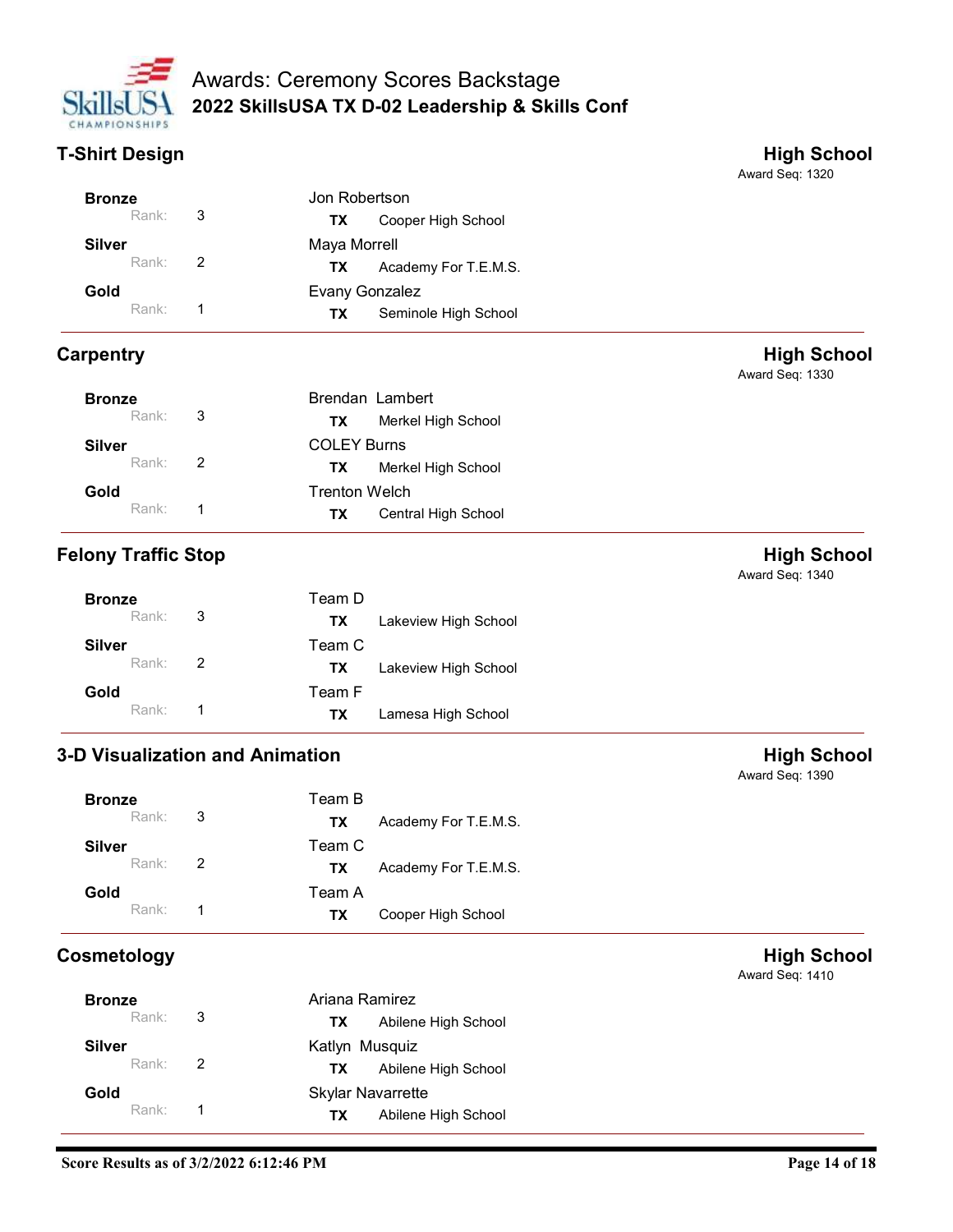

|                        | <b>Awards: Ceremony Scores Backstage</b>            |                                       |
|------------------------|-----------------------------------------------------|---------------------------------------|
|                        | 2022 SkillsUSA TX D-02 Leadership & Skills Conf     |                                       |
| CHAMPIONSHIPS          |                                                     |                                       |
| <b>Medical Math</b>    |                                                     | <b>High School</b>                    |
|                        |                                                     | Award Seq: 1430                       |
| <b>Bronze</b>          | Daycia Cornett                                      |                                       |
|                        |                                                     |                                       |
| Rank:                  | 3<br>Seminole High School<br><b>TX</b>              |                                       |
| <b>Silver</b>          | Debanhi Medina                                      |                                       |
| Rank:                  | $\overline{2}$<br>Seminole High School<br><b>TX</b> |                                       |
| Gold                   | Maggie Duncan                                       |                                       |
| Rank:                  | $\overline{1}$<br>Seminole High School<br><b>TX</b> |                                       |
| <b>Prepared Speech</b> |                                                     | <b>High School</b><br>Award Seq: 1440 |
| <b>Bronze</b>          | Riella Knox                                         |                                       |
| Rank:                  | 3<br>Sonora High School<br><b>TX</b>                |                                       |

| Medical Math           |                |                                     | <b>High School</b><br>Award Seq: 1430   |
|------------------------|----------------|-------------------------------------|-----------------------------------------|
| <b>Bronze</b>          |                | Daycia Cornett                      |                                         |
| Rank:                  | $\mathbf{3}$   | Seminole High School<br><b>TX</b>   |                                         |
| <b>Silver</b>          |                | Debanhi Medina                      |                                         |
| Rank:                  | $\overline{2}$ | Seminole High School<br><b>TX</b>   |                                         |
| Gold                   |                | Maggie Duncan                       |                                         |
| Rank:                  | $\overline{1}$ | Seminole High School<br><b>TX</b>   |                                         |
| <b>Prepared Speech</b> |                |                                     | <b>High School</b><br>Award Seq: 1440   |
| <b>Bronze</b>          |                | Riella Knox                         |                                         |
| Rank:                  | 3              | Sonora High School<br><b>TX</b>     |                                         |
| <b>Silver</b>          |                | Amaris Jimenez                      |                                         |
| Rank:                  | $\overline{2}$ | Sonora High School<br><b>TX</b>     |                                         |
| Gold                   |                | Tais Gaytan                         |                                         |
| Rank:                  | $\overline{1}$ | Sonora High School<br><b>TX</b>     |                                         |
| <b>PREPARED SPEECH</b> |                |                                     | <b>Middle School</b><br>Award Seq: 1440 |
| <b>Silver</b>          |                | Kalifornia Ramirez                  |                                         |
| Rank:                  | $\overline{2}$ | <b>TX</b><br>Grandfalls-Royalty Isd |                                         |
| Gold                   |                | Alizah Cruz                         |                                         |
| Rank:                  | $\overline{1}$ | <b>TX</b><br>Grandfalls-Royalty Isd |                                         |
| <b>Mechatronics</b>    |                |                                     | <b>High School</b><br>Award Seq: 1480   |
| <b>Bronze</b>          |                | Team C                              |                                         |
| Rank:                  | 3              | Legacy High School<br><b>TX</b>     |                                         |
| <b>Silver</b>          |                | Team B                              |                                         |

| <b>Silver</b> |                | Kalifornia Ramirez           |  |
|---------------|----------------|------------------------------|--|
| Rank:         | $\overline{2}$ | Grandfalls-Royalty Isd<br>ТX |  |
| Gold          |                | Alizah Cruz                  |  |
| Rank:         |                | Grandfalls-Royalty Isd<br>ТX |  |

| Rank:                                    | $\overline{1}$ | <b>TX</b>     | Sonora High School     |                                         |
|------------------------------------------|----------------|---------------|------------------------|-----------------------------------------|
| <b>PREPARED SPEECH</b>                   |                |               |                        | <b>Middle School</b><br>Award Seq: 1440 |
| <b>Silver</b>                            |                |               | Kalifornia Ramirez     |                                         |
| Rank:                                    | $\overline{2}$ | <b>TX</b>     | Grandfalls-Royalty Isd |                                         |
| Gold                                     |                | Alizah Cruz   |                        |                                         |
| Rank:                                    | $\overline{1}$ | <b>TX</b>     | Grandfalls-Royalty Isd |                                         |
| <b>Mechatronics</b>                      |                |               |                        | <b>High School</b><br>Award Seq: 1480   |
| <b>Bronze</b>                            |                | Team C        |                        |                                         |
| Rank:                                    | $\mathbf{3}$   | <b>TX</b>     | Legacy High School     |                                         |
| <b>Silver</b>                            |                | Team B        |                        |                                         |
| Rank:                                    | $\overline{2}$ | <b>TX</b>     | Legacy High School     |                                         |
| Gold                                     |                | Team A        |                        |                                         |
| Rank:                                    | $\overline{1}$ | <b>TX</b>     | Legacy High School     |                                         |
| <b>Automotive Refinishing Technology</b> |                |               |                        | <b>High School</b><br>Award Seq: 1510   |
| <b>Bronze</b>                            |                | Austyn Keys   |                        |                                         |
| Rank:                                    | $\mathbf{3}$   | <b>TX</b>     | Legacy High School     |                                         |
| <b>Silver</b>                            |                | Skyla Almonte |                        |                                         |

|               | Rank: | $\mathbf{3}$   | <b>TX</b>                                | Legacy High School         |                                       |
|---------------|-------|----------------|------------------------------------------|----------------------------|---------------------------------------|
| <b>Silver</b> |       |                | Team B                                   |                            |                                       |
|               | Rank: | $\overline{2}$ | <b>TX</b>                                | Legacy High School         |                                       |
| Gold          |       |                | Team A                                   |                            |                                       |
|               | Rank: | $\mathbf{1}$   | TX                                       | Legacy High School         |                                       |
|               |       |                | <b>Automotive Refinishing Technology</b> |                            | <b>High School</b><br>Award Seq: 1510 |
| <b>Bronze</b> |       |                | Austyn Keys                              |                            |                                       |
|               | Rank: | $\sqrt{3}$     | TX                                       | Legacy High School         |                                       |
| <b>Silver</b> |       |                | Skyla Almonte                            |                            |                                       |
|               | Rank: | $\overline{2}$ | <b>TX</b>                                | West Texas Training Center |                                       |
| Gold          |       |                | Armando Nieto                            |                            |                                       |
|               | Rank: | $\mathbf{1}$   | <b>TX</b>                                | Midland High School        |                                       |
|               |       |                |                                          |                            |                                       |
|               |       |                |                                          |                            |                                       |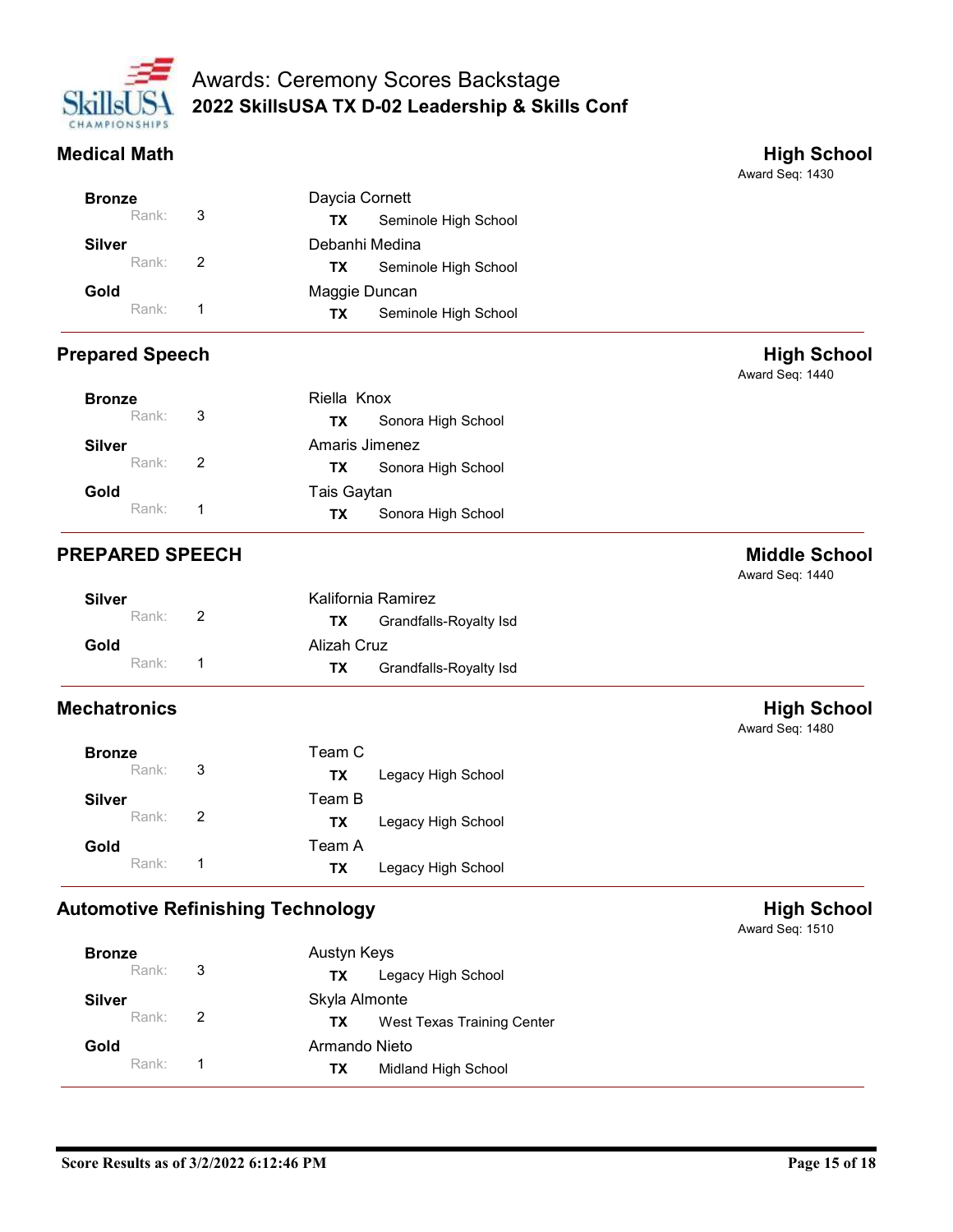

| CHAMPIONSHIPS<br><b>Audio Visual Production Quiz Bowl</b> | 2022 SkillsUSA TX D-02 Leadership & Skills Conf        | <b>High School</b><br>Award Seq: 1530 |
|-----------------------------------------------------------|--------------------------------------------------------|---------------------------------------|
| Gold                                                      | Team A                                                 |                                       |
| Rank:<br>-1                                               | Academy For T.E.M.S.<br><b>TX</b>                      |                                       |
| <b>Mobile Electronics Installation</b>                    |                                                        | <b>High School</b><br>Award Seq: 1570 |
| Gold<br>Rank:<br>$\overline{1}$                           | Mackenzie Burkett<br>Monahans High School<br><b>TX</b> |                                       |
| <b>Automobile Maintenance and Light Repair</b>            |                                                        | <b>High School</b><br>Award Seq: 1590 |
| <b>Bronze</b><br>Rank:                                    | Conner Crisp                                           |                                       |
| 3<br><b>Silver</b>                                        | <b>Big Spring High School</b><br>TX<br>Maeson Standard |                                       |
| Rank:<br>$\overline{2}$                                   | Midland High School<br><b>TX</b>                       |                                       |
| Gold                                                      | Riley Boren                                            |                                       |
| Rank:<br>$\mathbf{1}$                                     | Legacy High School<br><b>TX</b>                        |                                       |
| <b>Customer Service</b>                                   |                                                        | <b>High School</b><br>Award Seq: 1620 |
| <b>Bronze</b><br>$\ensuremath{\mathsf{3}}$<br>Rank:       | Samantha Nix<br><b>TX</b><br>Seminole High School      |                                       |
| <b>Silver</b>                                             | Amanda Mendoza                                         |                                       |
| $\overline{c}$<br>Rank:                                   | Seminole High School<br><b>TX</b>                      |                                       |
| Gold<br>Rank:<br>$\overline{1}$                           | Aidyn Tony                                             |                                       |
|                                                           | Seminole High School<br><b>TX</b>                      |                                       |
| <b>Employment Application Process</b>                     |                                                        | <b>High School</b><br>Award Seq: 1640 |
| Gold<br>Rank:<br>$\overline{1}$                           | Kaden Smith<br>Grandfalls-Royalty Isd<br><b>TX</b>     |                                       |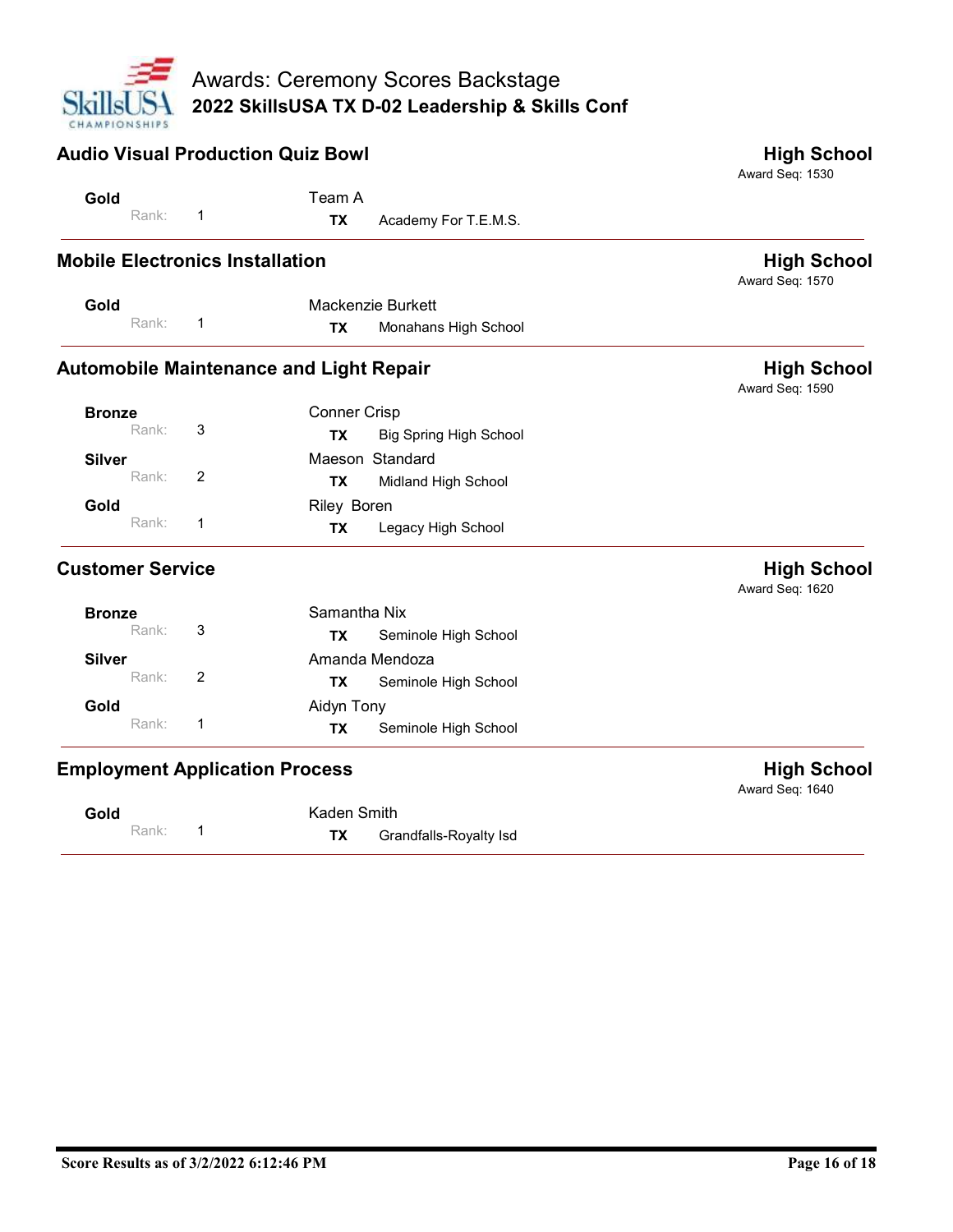

|                                   |                                         | <b>Awards: Ceremony Scores Backstage</b>                                |                                       |  |
|-----------------------------------|-----------------------------------------|-------------------------------------------------------------------------|---------------------------------------|--|
| CHAMPIONSHIPS                     |                                         | 2022 SkillsUSA TX D-02 Leadership & Skills Conf                         |                                       |  |
| <b>Extemporaneous Speaking</b>    |                                         |                                                                         | <b>High School</b>                    |  |
|                                   |                                         |                                                                         | Award Seq: 1650                       |  |
| <b>Bronze</b>                     |                                         | Adriel Samaniego                                                        |                                       |  |
| Rank:                             | 3                                       | <b>Ecisd Advanced Technical Ec</b><br><b>TX</b>                         |                                       |  |
| <b>Silver</b><br>Rank:            | $\overline{c}$                          | Damian Santiago                                                         |                                       |  |
| Gold                              |                                         | <b>Grandfalls-Royalty Isd</b><br><b>TX</b><br>Karisma Carrasco          |                                       |  |
| Rank:                             | 1                                       | Monahans High School<br><b>TX</b>                                       |                                       |  |
| <b>EXTEMPORANEOUS SPEAKING</b>    | <b>Middle School</b><br>Award Seq: 1650 |                                                                         |                                       |  |
| <b>Silver</b>                     |                                         | Aracely Porras-Frausto                                                  |                                       |  |
| Rank:                             | $\overline{c}$                          | <b>Grandfalls-Royalty Isd</b><br><b>TX</b>                              |                                       |  |
| Gold                              |                                         | Nathan Jurado                                                           |                                       |  |
| Rank:                             | $\overline{1}$                          | <b>TX</b><br><b>Grandfalls-Royalty Isd</b>                              |                                       |  |
| <b>Digital Cinema Production</b>  |                                         |                                                                         | <b>High School</b><br>Award Seq: 1660 |  |
| Gold                              |                                         | Team A                                                                  |                                       |  |
| Rank:                             | $\overline{1}$                          | Academy For T.E.M.S.<br><b>TX</b>                                       |                                       |  |
| <b>Restaurant Service</b>         |                                         |                                                                         | <b>High School</b><br>Award Seq: 1670 |  |
|                                   |                                         | <b>Christian Salazar</b>                                                |                                       |  |
| <b>Bronze</b>                     |                                         | <b>Ecisd Advanced Technical Ec</b><br><b>TX</b>                         |                                       |  |
| Rank:                             | 3                                       |                                                                         |                                       |  |
| <b>Silver</b>                     |                                         | Hannah Pena                                                             |                                       |  |
| Rank:                             | $\overline{c}$                          | <b>Ecisd Advanced Technical Ec</b><br><b>TX</b>                         |                                       |  |
| Gold<br>Rank:                     | $\mathbf{1}$                            | <b>Maxine Flores</b><br><b>Ecisd Advanced Technical Ec</b><br><b>TX</b> |                                       |  |
| <b>Power Equipment Technology</b> |                                         |                                                                         | <b>High School</b><br>Award Seq: 1680 |  |
| <b>Bronze</b>                     |                                         | Abran Flores                                                            |                                       |  |
| Rank:                             | $\mathbf{3}$                            | Seminole High School<br>TX                                              |                                       |  |

| $   -$<br>Rank:                         | $\overline{1}$ | <b>TX</b>  | Ecisd Advanced Technical Ec |                                       |
|-----------------------------------------|----------------|------------|-----------------------------|---------------------------------------|
| Power Equipment Technology              |                |            |                             | <b>High School</b><br>Award Seq: 1680 |
| Abran Flores<br><b>Bronze</b>           |                |            |                             |                                       |
| Rank:                                   | $\mathbf{3}$   | TX         | Seminole High School        |                                       |
| <b>Silver</b>                           |                | Max Parker |                             |                                       |
| Rank:                                   | $\overline{2}$ | <b>TX</b>  | Academy For T.E.M.S.        |                                       |
| Gold                                    |                |            | Karisma Carrasco            |                                       |
| Rank:                                   | $\mathbf{1}$   | <b>TX</b>  | Monahans High School        |                                       |
|                                         |                |            |                             |                                       |
| Score Results as of 3/2/2022 6:12:46 PM |                |            |                             | Page 17 of 18                         |
|                                         |                |            |                             |                                       |

| <b>Bronze</b>        | Abran Flores                      |  |
|----------------------|-----------------------------------|--|
| Rank: 3              | Seminole High School<br><b>TX</b> |  |
| <b>Silver</b>        | Max Parker                        |  |
| Rank: $\overline{2}$ | Academy For T.E.M.S.<br><b>TX</b> |  |
| Gold                 | Karisma Carrasco                  |  |
| Rank <sup>.</sup>    | Monahans High School<br>ТX        |  |